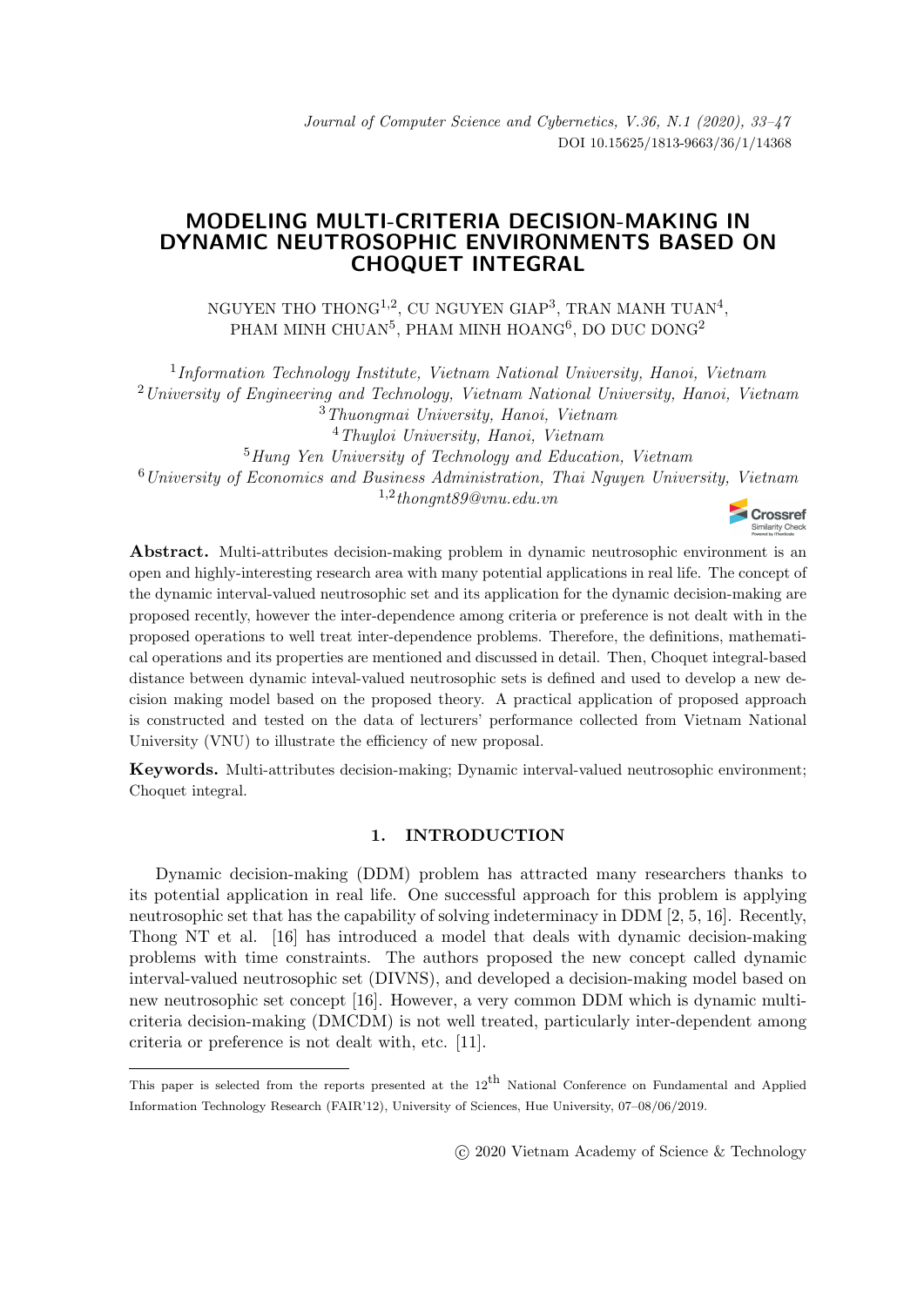#### 34 NGUYEN THO THONG et al.

The limitation of legacy aggregation operators based on additive measurements within a set of criteria is that they did not handle the impact of the interdependent attributes in criteria set. This fact leads to new approximate aggregation operators that use the fuzzy measurement to handle the dependency between multiple criteria [\[7\]](#page-13-3). Choquet integral-based aggregation operator has been applied  $[8, 9]$  $[8, 9]$ , and it has improved the weakness of simple weighted sum method. For example, if we consider a set of four alternatives  $\{x_1, x_2, x_3, x_4\}$ where each alternative  $x_i$  is evaluated with three criteria to maximize:  $x_1 = (18; 10; 10)$ ,  $x_2 = (10, 18, 10), x_3 = (10, 10, 18), x_4 = (14, 11, 12),$  in truth, the alternative  $x_4$  is not a selected solution with a weighted sum operator, however this alternative is the most balanced alternative and it would likely be a good option. This shortcoming has been overcome by defining a new operator using Choquet integral to make fuzzy measurement [\[6\]](#page-13-6).

This study utilises the Choquet integral on DIVNS to improve decision making model. A novel aggregation operator named dynamic interval-valued neutrosophic Choquet operator aggregation (DIVNCOA) is proposed, that solves the problem of inter-dependent among criteria in dynamic interval-valued neutrosophic set. DIVNCOA improves the legacy aggregation operator introduced in [11]. Particularly, the definitions, mathematical operations and its properties are proposed and discussed in detail firstly. Then, Choquet integral-based aggregate operator between dynamic interval-valued neutrosophic sets is defined; and a decision making model is developed based on the proposed measure. A practical application was constructed and tested on data of lecturers' performance collected from Vietnam National University (VNU), to illustrate the efficiency of new proposal.

The rest of this document is structured as follows: Section 2 reviews briefly the DIVSNs concept and Choquet integral fundamental. Section 3 presents the Choquet integral-based operators. Section 4 expresses a new decision-making model for DDM and a practical application and Section 5 summarizes the findings.

### 2. PRELIMINARIES

At first, the definitions of Choquet integral and DIVNSs are reminded as the fundamental for further discussion. Besides, an important fuzzy measure based on Choquet integral is also defined and this measure is applied for decision making model mentioned in the next section.

## 2.1. Dynamic interval-valued neutrosophic set

**Definition 1.** [\[17\]](#page-14-1) Let U be a universe of discourse. A is an Interval Neutrosophic set expressed by

$$
A = \left\{ x, \langle [T_A^L(x), T_A^U(x)], [I_A^L(x), I_A^U(x)], [F_A^L(x), F_A^U(x)] \rangle | x \in U \right\}
$$
(1)

where  $[T_A^L(x), T_A^U(x)] \subseteq [0,1]$ ,  $[I_A^L(x), I_A^U(x)] \subseteq [0,1]$ ,  $[F_A^L(x), F_A^U(x)] \subseteq [0,1]$  represent truth, indeterminacy, and falsity membership functions of an element.

**Definition 2.** [\[16\]](#page-14-0) Let U be a universe of discourse. A is a dynamic interval-valued neutrosophic set (DIVNS) expressed by

$$
A = \left\{ x, \langle [T_x^L(t), T_x^U(t)], [I_x^L(t), I_x^U(t)], [F_x^L(t), F_x^U(t)] \rangle | x \in U \right\},\tag{2}
$$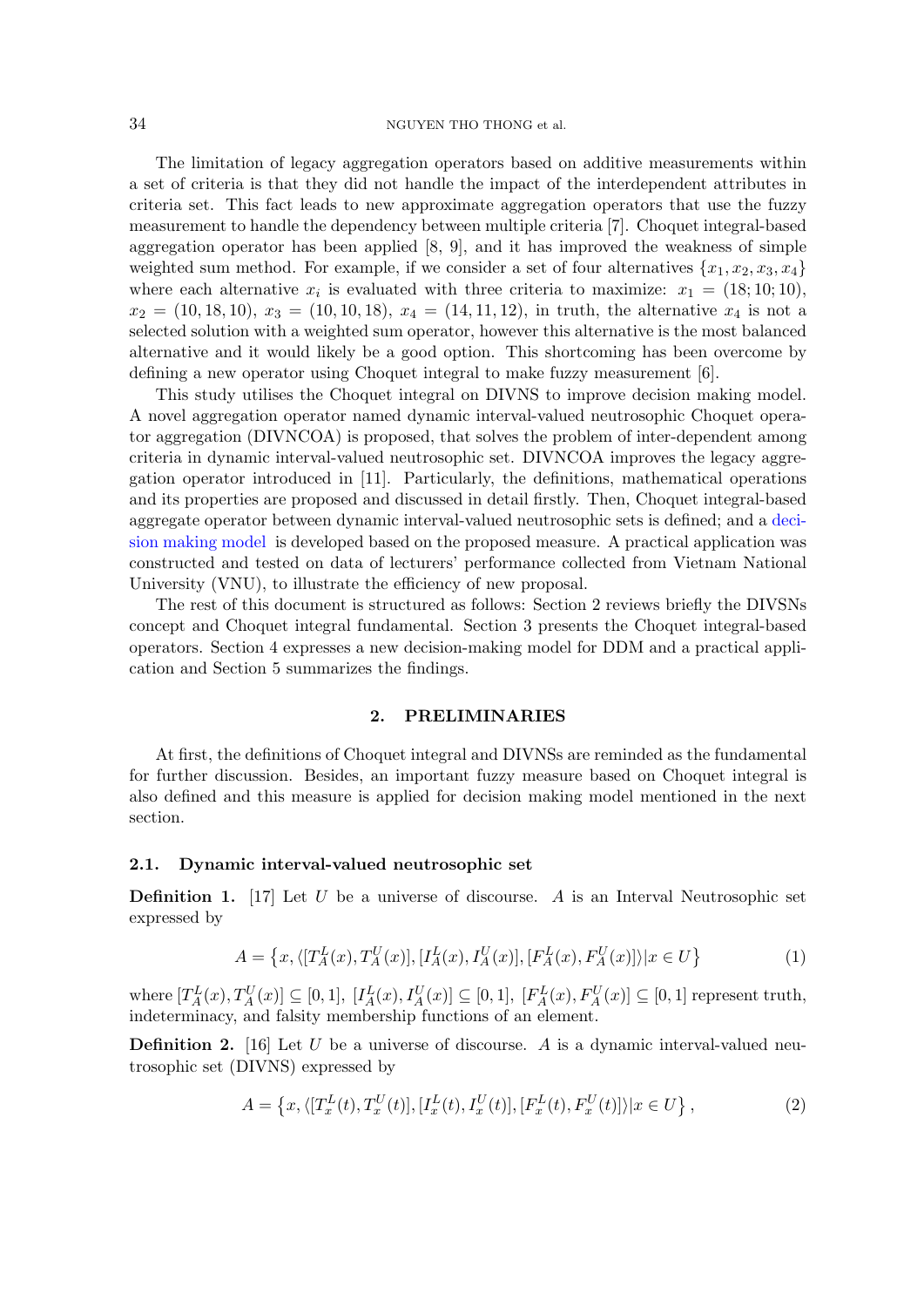where,

 $t = \{t_1, t_2, ..., t_k\},\$  $T_{x}^{L}(t) < T_{x}^{U}(t)$ ,  $I_x^L(t) < I_x^U(t),$  $F_x^L(t) < F_{x_-}^U(t)$ and  $[T_x^L(t), T_x^U(t)],$  $[I_x^L(t), I_x^U(t)], [F_x^L(t), F_x^U(t)] \subseteq [0, 1].$ 

And for convenience, we call  $\widetilde{n} = \langle [T_x^L(t), T_x^U(t)], [I_x^L(t), I_x^U(t)], [F_x^L(t), F_x^U(t)] \rangle$  a dynamic interval-valued neutrosphic element (DIVNE).

### <span id="page-2-0"></span>2.2. Choquet integral

The Choquet integral has been introduced as the useful operator to overcome the limitation of additive measure for fuzzy information. In DMCDM, a fuzzy measure based on Choquet integral is presented as follows.

**Definition 3.** [\[8\]](#page-13-4) Let  $(x, P, \mu)$  be a measurable space and  $\mu : P \to [0, 1]$  be fuzzy measure if the following conditions are satisfied:

1. 
$$
\mu(\varnothing) = 0;
$$

- 2.  $\mu(A) \leq \mu(B)$  whenever  $A \subset B$ ;
- 3. If  $A_1 \subset A_2 \subset ... \subset A_n$ ;  $A_n \in P$  then  $\mu(\bigcup_{A_n}^{\infty}) = \lim_{n \to \infty} \mu(A_n)$ ;
- 4. If  $A_1 \supset A_2 \supset ... \supset A_n$ ;  $A_n \in P$  then  $\mu(\bigcup_{A_n}^{\infty}) = \lim_{n \to \infty} \mu(A_n)$ .

In practice, Sugeno [\[3\]](#page-13-7) has proposed a refinement by adding a property, and the simplification of  $g_{\lambda}$  fuzzy measure is as follows

$$
\mu(A \cup B) = \mu(A) + \mu(B) + g_{\lambda}\mu(a)\mu(b), \ g_{\lambda} \in (-1, \infty)
$$

for all  $A, B \in P$  and  $A \cap B = \emptyset$ .

**Definition 4.** ([\[8\]](#page-13-4)) Let  $X = \{x_1, x_2, ..., x_v\}$  be a set,  $\lambda$ -fuzzy measure defined on X is shown by Eq.  $(3)$ 

$$
\mu(X) = \begin{cases} \frac{1}{\lambda} \Big( \prod_{x_l \in X} \big( 1 + \lambda \mu(x_l) \big) - 1 \Big), & \text{if } \lambda \neq 0, \\ \sum_{x_l \in X} (x_l), & \text{if } \lambda = 0 \end{cases}
$$
 (3)

where  $x_i \cap x_j = \emptyset$ ,  $\forall i \neq j | i, j = 1, 2, 3, \ldots, v$ .

**Definition 5.** ([\[15\]](#page-13-8)) Let  $X = \{x_1, x_2, \ldots, x_v\}$  be a finite set and  $\mu$  is a fuzzy measure. The Choquet integral of a function  $g: X \to [0, 1]$  with respect to fuzzy measure  $\mu$  can be shown by Eq.  $(4)$ 

$$
\int g d\mu = \sum_{l=1}^{v} \left( \mu(G_{\xi(l)}) - \mu(G_{\xi(l-1)}) \right) \oplus g(x_{\xi(l)}), \tag{4}
$$

where  $\xi(1), \xi(2), \ldots, \xi(l), \ldots, \xi(v)$  is a permutation of  $1, 2, \ldots, v$  such that

$$
g(x_{\xi(1)}) \leq \ldots \leq g(x_{\xi(l)}) \leq \ldots \leq g(x_{\xi(v)}), \ G_{\xi(l)} = x_{\xi(1)}, x_{\xi(2)}, \ldots, x_{\xi(l)}, \text{ and } G_{\xi(0)} = \emptyset.
$$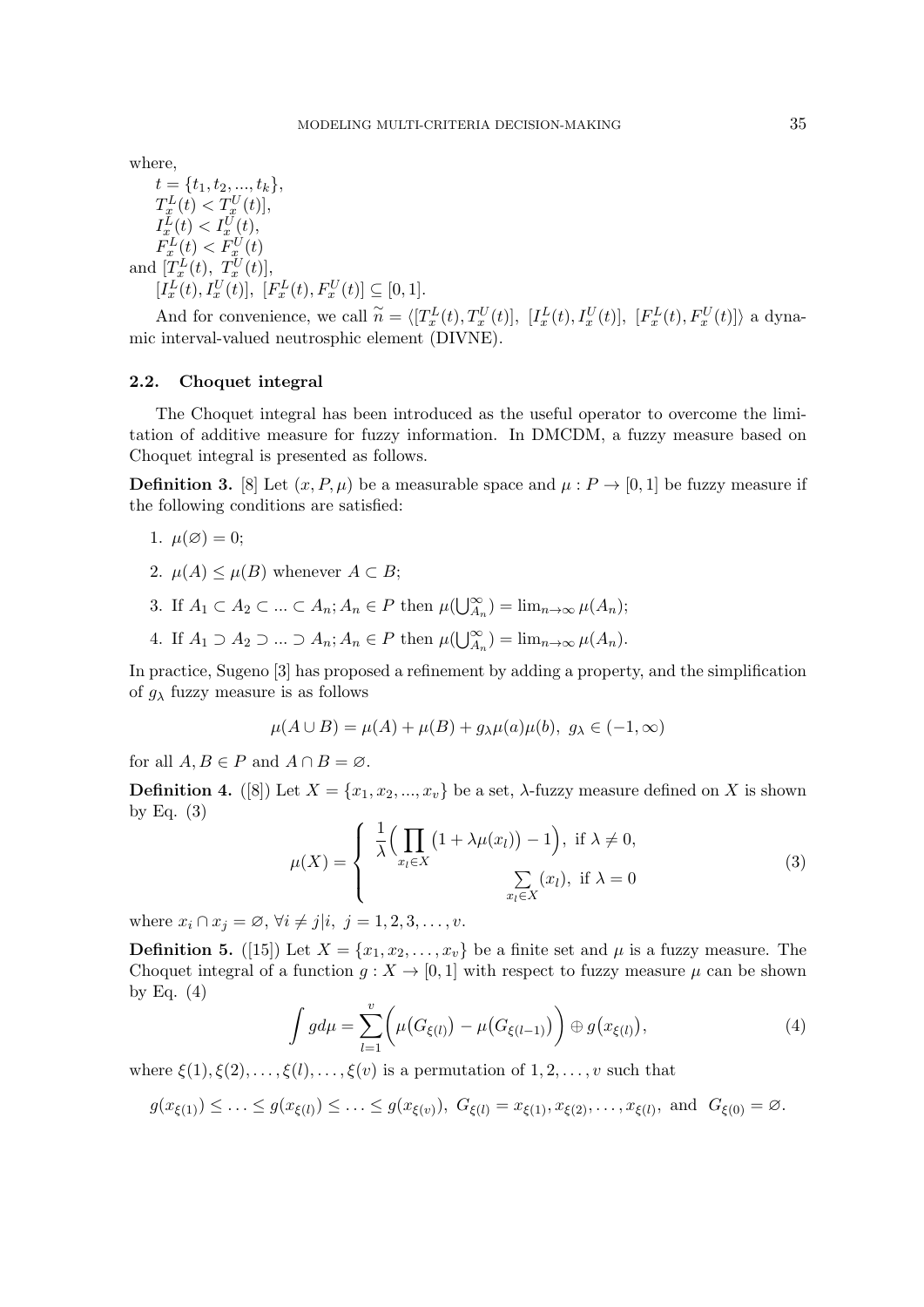## 3. SCORE FUNCTION AND DYNAMIC INTERVAL VALUED NEUTROSOPHIC CHOQUET AGGREGATION OPERATOR

In this section, a new score function for DIVNEs is proposed and new dynamic interval - valued Choquet aggregation operators are developed based on the previous operations and fuzzy measure above.

## 3.1. Score function for DIVNS

**Definition 6.** The score function of DIVNE  $\widetilde{n}$  is defined as

score(
$$
\tilde{n}
$$
) =  $\frac{1}{k} \sum_{l=1}^{k} \left( \left( \frac{T^{L}(t_l) + T^{U}(t_l)}{2} + \left( 1 - \frac{I^{L}(t_l) + I^{U}(t_l)}{2} \right) + \left( 1 - \frac{F^{L}(t_l) + F^{U}(t_l)}{2} \right) \right) / 3 \right)$ (5)

where  $t = t_1, t_2, \ldots, t_k$ .

## 3.2. Weighted score function for DIVNS

Definition 7. The weighted score function of DIVNE  $\widetilde{n}$  is defined as

score(
$$
\tilde{n}
$$
) =  $\frac{1}{k} \sum_{l=1}^{k} w_l \times \left( \left( \frac{T^L(t_l) + T^U(t_l)}{2} + \left( 1 - \frac{I^L(t_l) + I^U(t_l)}{2} \right) + \left( 1 - \frac{F^L(t_l) + F^U(t_l)}{2} \right) \right) / 3 \right)$  (6)

where  $t = t_1, t_2, \ldots, t_k, w_l$  is weight of times and  $\sum_{k=1}^{k}$  $_{l=1}$  $w_l = 1.$ 

Obviously,  $\text{score}(\widetilde{n}) \in [0, 1]$ . If  $\text{score}(\widetilde{n}_1) \ge \text{score}(\widetilde{n}_2)$  then  $\widetilde{n}_1 \ge \widetilde{n}_2$ .

#### 3.3. The DIVNCOA operator

DIVNCOA is proposed as an aggregation operator that considers the inter-dependence among elements in dynamic interval-valued neutrosophic environment. This operator is defined based on Choquet integral mentioned in Section [2.2.](#page-2-0)

**Definition 8.** Let  $\widetilde{n}_l(l = 1, 2, \ldots, v)$  be a collection of DIVNEs,  $X = \{x_1, x_2, \ldots, x_v\}$  be a set of attributes and  $\mu$  be a measure on X, the DIVNCOA operator is defined as

$$
\text{DIVNCOA}_{\mu,\lambda} = \widetilde{n}_1, \widetilde{n}_2, \dots, \widetilde{n}_v = \left( \bigoplus_1^v \left( \mu\Big(G_{\xi(l)}\Big) - \mu\Big(G_{\xi(l-1)}\Big) \right) \widetilde{n}_{\xi(l)}^{\lambda} \right)^{\frac{1}{\lambda}},\tag{7}
$$

where  $\lambda > 0$ ,  $\mu_{\xi(l)} = \mu\big(G_{\xi(l)}\big) - \mu\big(G_{\xi(l-1)}\big)$ . And  $\xi(1), \xi(2), \ldots, \xi(l), \ldots, \xi(v)$  is a permutation of  $l = 1, 2, \ldots, v$  such that  $g(x_{\xi(1)}) \leq g(x_{\xi(2)}) \leq, \ldots, \leq g(x_{\xi(l)}) \leq, \ldots, \leq g(x_{\xi(v)})$  $G_{\xi(0)} = \emptyset$  and  $G_{\xi(l)} = \{x_{\xi(1)}, x_{\xi(2)}, \ldots, x_{\xi(l)}\}.$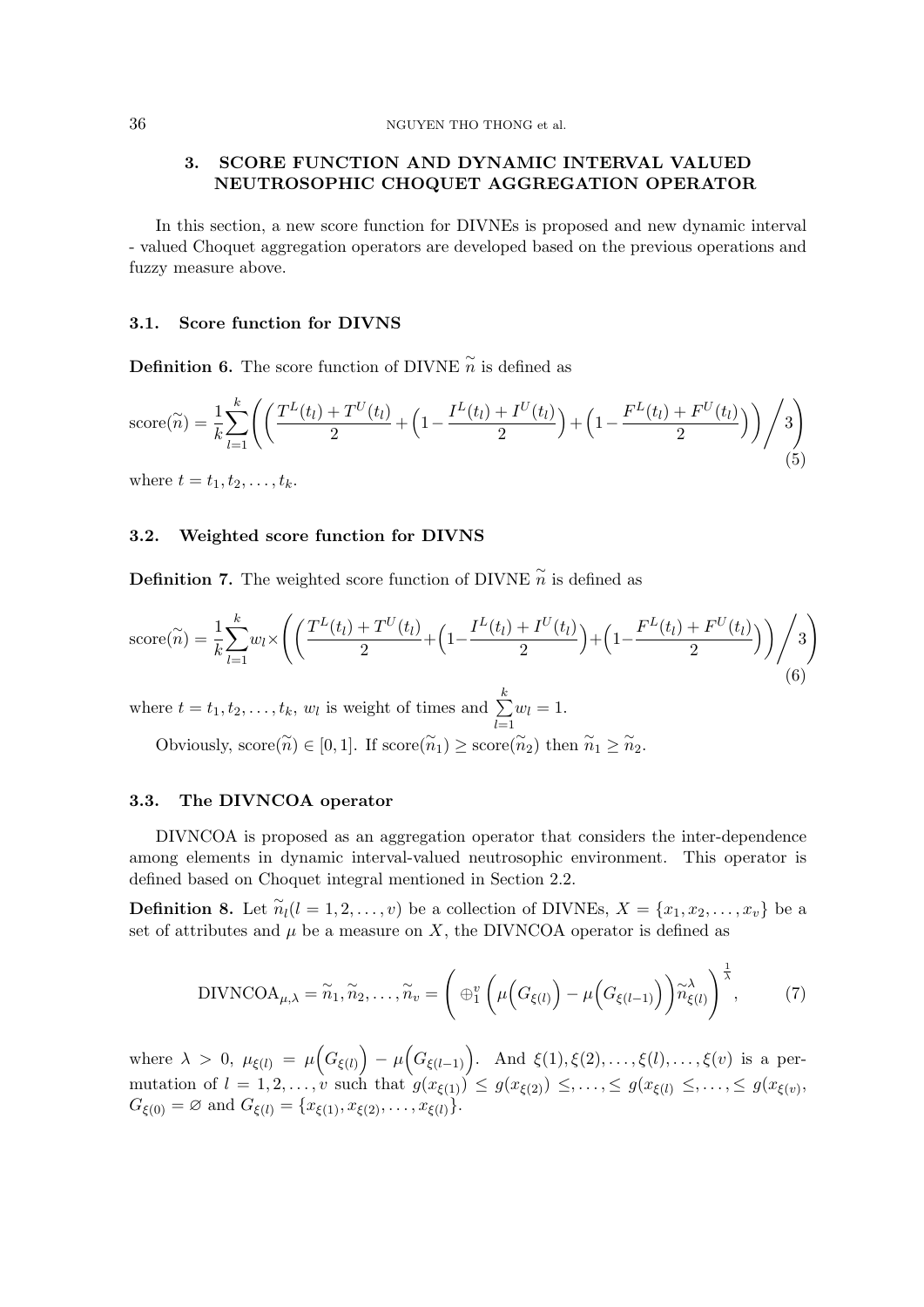**Theorem 1.** When  $\widetilde{n}_l$   $(l = 1, 2, ..., v)$  is a collection of DIVNEs, then the aggregated value obtained by the DIVNCOA operator is also a DIVNE, and

$$
\text{DIVNCOA}_{\mu,\lambda} = \left( \bigoplus_{i=1}^{v} \left( \mu \Big( G_{\xi(l)} \Big) - \mu \Big( G_{\xi(l-1)} \Big) \right) \widetilde{n}_{\xi(l)}^{\lambda} \right)^{\frac{1}{\lambda}}
$$
\n
$$
= \left\{ \left[ \left( 1 - \prod_{l=1}^{v} \Big( 1 - \big( T_{\xi(l)}^{L}(t) \big)^{\lambda} \Big)^{\mu_{\xi(l)}} \right)^{\frac{1}{\lambda}}, \left( 1 - \prod_{l=1}^{v} \Big( 1 - \big( T_{\xi(l)}^{U}(t) \big)^{\lambda} \Big)^{\mu_{\xi(l)}} \right)^{\frac{1}{\lambda}} \right],
$$
\n
$$
\left[ 1 - \left( 1 - \prod_{l=1}^{v} \Big( 1 - \big( 1 - I_{\xi(l)}^{L}(t) \big)^{\lambda} \Big)^{\mu_{\xi(l)}} \right)^{\frac{1}{\lambda}}, 1 - \left( 1 - \prod_{l=1}^{v} \Big( 1 - \big( 1 - I_{\xi(l)}^{U}(t) \big)^{\lambda} \Big)^{\mu_{\xi(l)}} \right)^{\frac{1}{\lambda}} \right],
$$
\n
$$
\left[ 1 - \left( 1 - \prod_{l=1}^{v} \Big( 1 - \big( 1 - F_{\xi(l)}^{L}(t) \big)^{\lambda} \Big)^{\mu_{\xi(l)}} \right)^{\frac{1}{\lambda}}, 1 - \left( 1 - \prod_{l=1}^{v} \Big( 1 - \big( 1 - F_{\xi(l)}^{U}(t) \big)^{\lambda} \Big)^{\mu_{\xi(l)}} \right)^{\frac{1}{\lambda}} \right] \right\}.
$$
\n(8)

Proof. Theorem 1 is proven by inductive method.

When  $v = 1$ , the result is trivial outcome of Definiton 8. When  $v = 2$ , from the operation relations of DIVNE [11], one has:

$$
\left(\mu_{\xi(1)}\widetilde{n}_{\xi(1)}\right)^{\frac{1}{\lambda}} = \left\{ \left[ \left(1 - \left(1 - \left(T_{\xi(1)}^{L}(t)\right)^{\lambda}\right)^{\mu_{\xi(1)}}\right)^{\frac{1}{\lambda}}, \left(1 - \left(1 - \left(T_{\xi(1)}^{U}(t)\right)^{\lambda}\right)^{\mu_{\xi(1)}}\right)^{\frac{1}{\lambda}} \right], \right. \\ \left. \left[\left(1 - \left(1 - \left(1 - \left(I - T_{\xi(1)}^{L}(t)\right)^{\lambda}\right)^{\mu_{\xi(1)}}\right)^{\frac{1}{\lambda}}, 1 - \left(1 - \left(1 - \left(1 - T_{\xi(1)}^{U}(t)\right)^{\lambda}\right)^{\mu_{\xi(1)}}\right)^{\frac{1}{\lambda}} \right], \right. \\ \left. \left[\left(1 - \left(1 - \left(1 - \left(T_{\xi(1)}^{L}(t)\right)^{\lambda}\right)^{\mu_{\xi(1)}}\right)^{\frac{1}{\lambda}}, 1 - \left(1 - \left(1 - \left(1 - T_{\xi(1)}^{U}(t)\right)^{\lambda}\right)^{\mu_{\xi(1)}}\right)^{\frac{1}{\lambda}}\right] \right\} \right\}.
$$

$$
\left(\mu_{\xi(2)}\widetilde{n}_{\xi(2)}\right)^{\frac{2}{\lambda}} = \left\{ \left[ \left(1 - \left(1 - \left(T_{\xi(2)}^{L}(t)\right)^{\lambda}\right)^{\mu_{\xi(2)}}\right)^{\frac{2}{\lambda}}, \left(1 - \left(1 - \left(T_{\xi(2)}^{U}(t)\right)^{\lambda}\right)^{\mu_{\xi(2)}}\right)^{\frac{2}{\lambda}} \right], \right. \\ \left. \left[\left(1 - \left(1 - \left(1 - \left(1 - I_{\xi(2)}^{L}(t)\right)^{\lambda}\right)^{\mu_{\xi(2)}}\right)^{\frac{2}{\lambda}}, 1 - \left(1 - \left(1 - \left(1 - I_{\xi(2)}^{U}(t)\right)^{\lambda}\right)^{\mu_{\xi(2)}}\right)^{\frac{2}{\lambda}} \right], \right. \\ \left. \left[\left(1 - \left(1 - \left(1 - \left(I - F_{\xi(2)}^{L}(t)\right)^{\lambda}\right)^{\mu_{\xi(2)}}\right)^{\frac{2}{\lambda}}, 1 - \left(1 - \left(1 - \left(1 - F_{\xi(2)}^{U}(t)\right)^{\lambda}\right)^{\mu_{\xi(2)}}\right)^{\frac{2}{\lambda}}\right] \right\} \right].
$$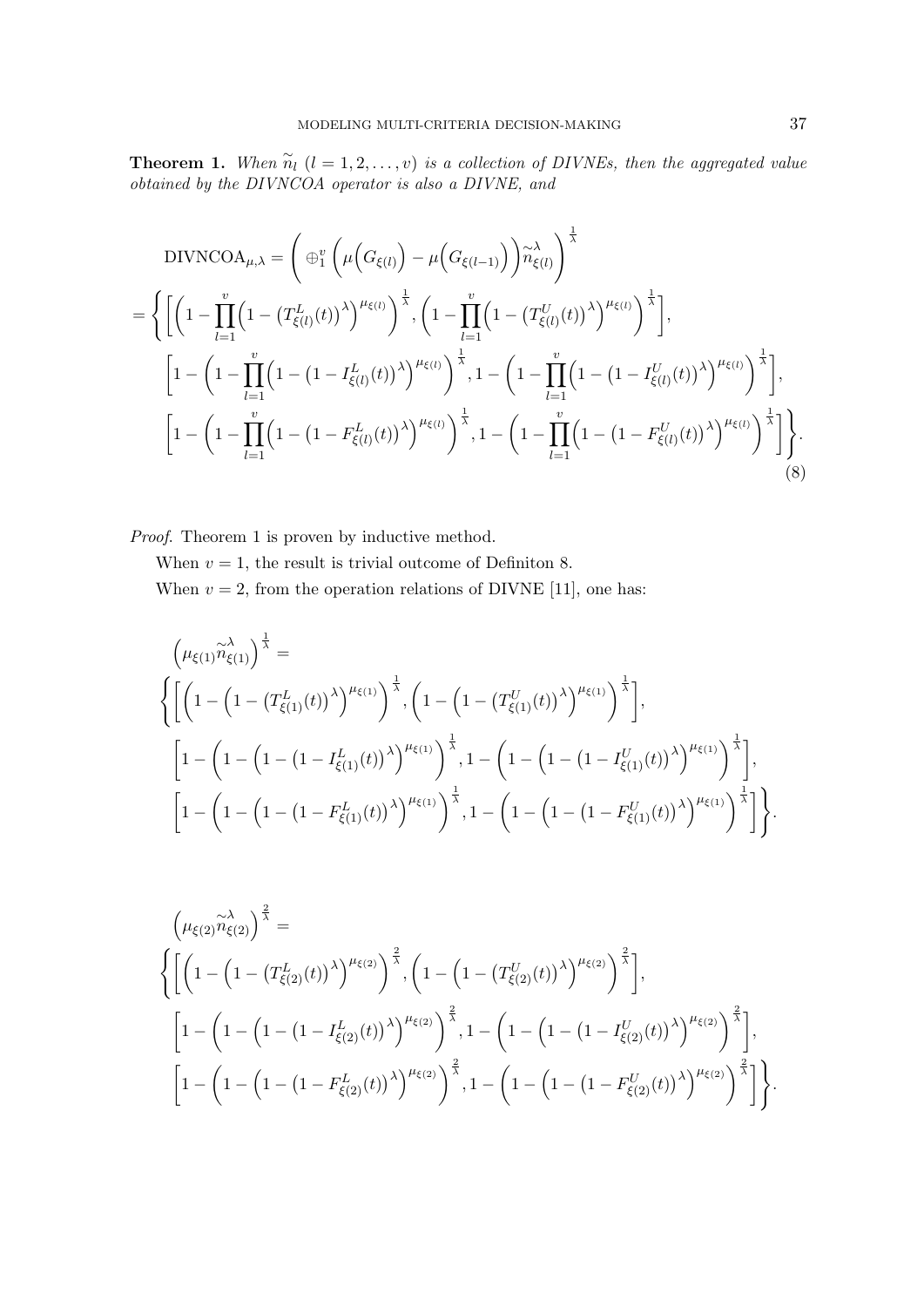Assume that Equation (8) holds for  $v = j$ , we have

DIVNCOA<sub>$$
\mu, \lambda
$$</sub>{ $\tilde{n}_1, \tilde{n}_2, \ldots, \tilde{n}_l$ } =

\n
$$
\left\{ \left[ \left( 1 - \prod_{l=1}^j \left( 1 - \left( T_{\xi(l)}^L(t) \right)^{\lambda} \right)^{\mu_{\xi(l)}} \right)^{\frac{1}{\lambda}}, \left( 1 - \prod_{l=1}^j \left( 1 - \left( T_{\xi(l)}^U(t) \right)^{\lambda} \right)^{\mu_{\xi(l)}} \right)^{\frac{1}{\lambda}} \right],
$$
\n
$$
\left[ 1 - \left( 1 - \prod_{l=1}^j \left( 1 - \left( 1 - I_{\xi(l)}^L(t) \right)^{\lambda} \right)^{\mu_{\xi(l)}} \right)^{\frac{1}{\lambda}}, 1 - \left( 1 - \prod_{l=1}^j \left( 1 - \left( 1 - I_{\xi(l)}^U(t) \right)^{\lambda} \right)^{\mu_{\xi(l)}} \right)^{\frac{1}{\lambda}} \right],
$$
\n
$$
\left[ 1 - \left( 1 - \prod_{l=1}^j \left( 1 - \left( 1 - F_{\xi(l)}^L(t) \right)^{\lambda} \right)^{\mu_{\xi(l)}} \right)^{\frac{1}{\lambda}}, 1 - \left( 1 - \prod_{l=1}^j \left( 1 - \left( 1 - F_{\xi(l)}^U(t) \right)^{\lambda} \right)^{\mu_{\xi(l)}} \right)^{\frac{1}{\lambda}} \right] \right\}.
$$

For  $m = j + 1$ , according to the inductive hypothesis, we have

$$
\text{DIVNCOA}_{\mu,\lambda}\{\widetilde{n}_1,\widetilde{n}_2,\ldots,\widetilde{n}_l\} = \left\{ \left[ \left( 1 - \prod_{l=1}^j \left( 1 - \left( T_{\xi(l)}^L(t) \right)^{\lambda} \right)^{\mu_{\xi(l)}} \right)^{\frac{1}{\lambda}}, \left( 1 - \prod_{l=1}^j \left( 1 - \left( T_{\xi(l)}^U(t) \right)^{\lambda} \right)^{\mu_{\xi(l)}} \right)^{\frac{1}{\lambda}} \right],
$$
\n
$$
\left[ 1 - \left( 1 - \prod_{l=1}^j \left( 1 - \left( 1 - I_{\xi(l)}^L(t) \right)^{\lambda} \right)^{\mu_{\xi(l)}} \right)^{\frac{1}{\lambda}}, 1 - \left( 1 - \prod_{l=1}^j \left( 1 - \left( 1 - I_{\xi(l)}^U(t) \right)^{\lambda} \right)^{\mu_{\xi(l)}} \right)^{\frac{1}{\lambda}} \right],
$$
\n
$$
\left[ 1 - \left( 1 - \prod_{l=1}^j \left( 1 - \left( 1 - F_{\xi(l)}^L(t) \right)^{\lambda} \right)^{\mu_{\xi(l)}} \right)^{\frac{1}{\lambda}}, 1 - \left( 1 - \prod_{l=1}^j \left( 1 - \left( 1 - F_{\xi(l)}^U(t) \right)^{\lambda} \right)^{\mu_{\xi(l)}} \right)^{\frac{1}{\lambda}} \right] \right\}.
$$

$$
\begin{split} &\oplus\bigg\{\bigg[\bigg(1-\Big(1-\big(T_{\xi(j+1)}^{j+1}(t)\big)^{\lambda}\big)^{\mu_{\xi(j+1)}}\bigg)^{\frac{1}{\lambda}},\bigg(1-\Big(1-\big(T_{\xi(j+1)}^{U}(t)\big)^{\lambda}\big)^{\mu_{\xi(j+1)}}\bigg)^{\frac{1}{\lambda}}\bigg],\\ &\hspace{1cm}\bigg[1-\bigg(1-\Big(1-\big(1-I_{\xi(j+1)}^{j+1}(t)\big)^{\lambda}\big)^{\mu_{\xi(j+1)}}\bigg)^{\frac{1}{\lambda}},1-\bigg(1-\big(1-\big(1-I_{\xi(j+1)}^{U}(t)\big)^{\lambda}\big)^{\mu_{\xi(j+1)}}\bigg)^{\frac{1}{\lambda}}\bigg],\\ &\hspace{1cm}\bigg[1-\bigg(1-\bigg(1-\big(1-I_{\xi(j+1)}^{j+1}(t)\big)^{\lambda}\big)^{\mu_{\xi(j+1)}}\bigg)^{\frac{1}{\lambda}},1-\bigg(1-\bigg(1-\big(1-I_{\xi(j+1)}^{U}(t)\big)^{\lambda}\big)^{\mu_{\xi(j+1)}}\bigg)^{\frac{1}{\lambda}}\bigg]\bigg\} \\ =&\bigg\{\bigg[\bigg(1-\prod_{l=1}^{j+1}\bigg(1-\big(T_{\xi(l)}^{L}(t)\big)^{\lambda}\big)^{\mu_{\xi(l)}}\bigg)^{\frac{1}{\lambda}},\bigg(1-\prod_{l=1}^{j+1}\bigg(1-\big(T_{\xi(l)}^{U}(t)\big)^{\lambda}\big)^{\mu_{\xi(l)}}\bigg)^{\frac{1}{\lambda}}\bigg],\\ &\hspace{1cm}\bigg[1-\bigg(1-\prod_{l=1}^{j+1}\bigg(1-\big(1-I_{\xi(l)}^{L}(t)\big)^{\lambda}\big)^{\mu_{\xi(l)}}\bigg)^{\frac{1}{\lambda}},1-\bigg(1-\prod_{l=1}^{j+1}\bigg(1-\big(1-I_{\xi(l)}^{U}(t)\big)^{\lambda}\big)^{\mu_{\xi(l)}}\bigg)^{\frac{1}{\lambda}}\bigg],\\ &\hspace{1cm}\bigg[1-\bigg(1-\prod_{l=1}^{j+1}\bigg(1-\big(1-I_{\xi(l)}^{L}(t)\big)^{\lambda}\big)^{\mu_{\xi(l)}}\bigg)^{\frac{1}{\lambda}},1-\bigg(1-\prod_{l=1}^{j+1}\bigg(1
$$

From above equations, we have that equation  $(8)$  holds for all natural numbers m, and Theorem 1 is proved. ■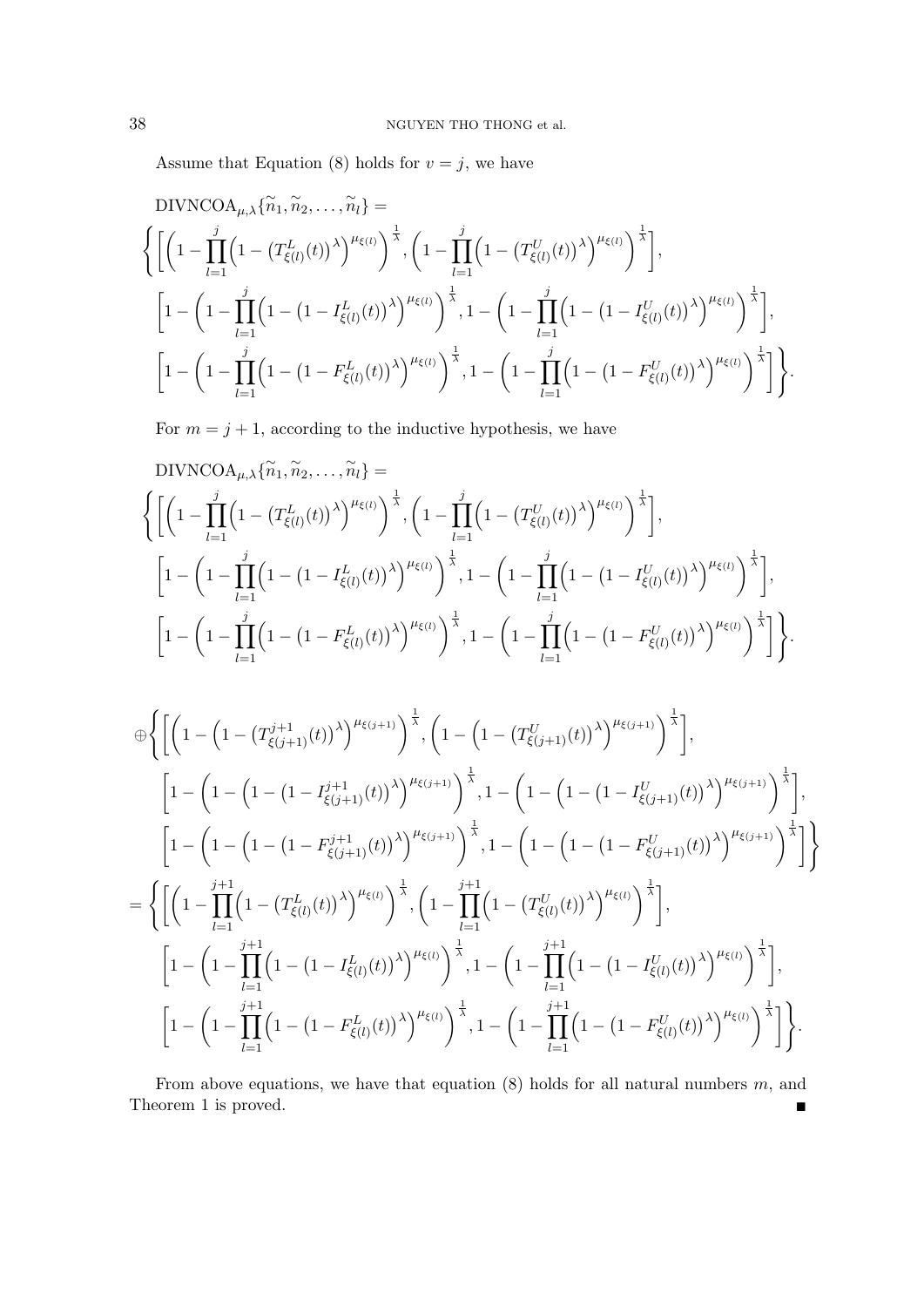Theorem 2. The DIVNCOA operator has the following desirable properties:

1. (Idempotency) Let  $\widetilde{n}_l = \widetilde{n}$  ( $\forall l = 1, 2, ..., v$ ) and

$$
\widetilde{n} = \left\{ \left[ T^{L}(t), T^{U}(t) \right], \left[ I^{L}(t), I^{U}(t) \right], \left[ F^{L}(t), F^{U}(t) \right] \right\}
$$

then

$$
\text{DIVNCOA}_{\mu,\lambda}\{\tilde{n}_1,\tilde{n}_2,\ldots,\tilde{n}_v\} = \left\{ \left[ T^L(t), T^U(t) \right], \left[ I^L(t), I^U(t) \right], \left[ F^L(t), F^U(t) \right] \right\}.
$$
\n
$$
\text{2. (Boundedness) } Let \tilde{n}^- = \left\{ \left[ T^{L^-}(t), T^{U^-}(t) \right], \left[ I^{L^+}(t), I^{U^+}(t) \right], \left[ F^{L^+}(t), F^{U^+}(t) \right] \right\};
$$
\n
$$
\tilde{n}^+ = \left\{ \left[ T^{L^+}(t), T^{U^+}(t) \right], \left[ I^{L^-}(t), I^{U^-}(t) \right], \left[ F^{L^-}(t), F^{U^-}(t) \right] \right\} \text{ then}
$$
\n
$$
\tilde{n}^- \leq \text{DIVNCOA}_{\mu,\lambda} \{\tilde{n}_1, \tilde{n}_2, \ldots, \tilde{n}_v\} \leq \tilde{n}^+.
$$

3. (Commutativity) If  $\{\widetilde{\widetilde{n}}_1, \widetilde{\widetilde{n}}_2, \ldots, \widetilde{\widetilde{n}}_v\}$  is a permutation of  $\{\widetilde{n}_1, \widetilde{n}_2, \ldots, \widetilde{n}_v\}$  $\text{DIVNCOA}_{\mu,\lambda}\{\widetilde{n}_1,\widetilde{n}_2,\ldots,\widetilde{n}_v\} = \text{DIVNCOA}_{\mu,\lambda}\{\widetilde{\widetilde{n}}_1,\widetilde{\widetilde{n}}_2,\ldots,\widetilde{\widetilde{n}}_v\}.$ 

4. (Monotonity) If  $\widetilde{n}_l \leq \widetilde{\widetilde{n}}_l$  for  $\forall l \in \{1, 2, ..., v\}$ , then  $\text{DIVNCOA}_{\mu,\lambda}\{\widetilde{n}_1,\widetilde{n}_2,\ldots,\widetilde{n}_v\}\leq \text{DIVNCOA}_{\mu,\lambda}\{\widetilde{\widetilde{n}}_1,\widetilde{\widetilde{n}}_2,\ldots,\widetilde{\widetilde{n}}_v\}.$ 

*Proof.* Suppose  $(1, 2, ..., v)$  is a permutation such that  $\widetilde{n}_1 \leq \widetilde{n}_2 \leq ... \leq \widetilde{n}_v$ . 1. For  $\widetilde{n} = \left\{ \left[ \widetilde{T} \right]$ L  $(t), \tilde{T}$ U  $(t)$ ,  $\left[\widetilde{I}\right]$ L  $(t), \tilde{I}$ U  $(t)$ ,  $\Big[\widetilde{F}\Big]$ L  $(t), \tilde{F}$ U  $(t)$ , according to Definition 4, it follows that

$$
\text{DIVNCOA}_{\mu,\lambda}\{\tilde{n}_1,\tilde{n}_2,\ldots,\tilde{n}_v\} = \left\{ \left[ \left( 1 - \prod_{l=1}^v \left( 1 - \left( T_{\xi(l)}^L(t) \right)^\lambda \right)^{\sum_{l=1}^v \mu(G_{\xi(l)} - G_{\xi(l-1)})} \right)^{\frac{1}{\lambda}}, \right. \\ \left. \left( 1 - \prod_{l=1}^v \left( 1 - \left( T_{\xi(l)}^U(t) \right)^\lambda \right)^{\sum_{l=1}^v \mu(G_{\xi(l)} - G_{\xi(l-1)})} \right)^{\frac{1}{\lambda}} \right], \\ \left. \left[ \left( 1 - \left( 1 - \prod_{l=1}^v \left( 1 - \left( 1 - I_{\xi(l)}^L(t) \right)^\lambda \right)^{\sum_{l=1}^v \mu(G_{\xi(l)} - G_{\xi(l-1)})} \right)^{\frac{1}{\lambda}} \right), \right. \\ \left. \left. \left( 1 - \left( 1 - \prod_{l=1}^v \left( 1 - \left( 1 - I_{\xi(l)}^U(t) \right)^\lambda \right)^{\sum_{l=1}^v \mu(G_{\xi(l)} - G_{\xi(l-1)})} \right)^{\frac{1}{\lambda}} \right) \right], \\ \left. \left[ \left( 1 - \left( 1 - \prod_{l=1}^v \left( 1 - \left( 1 - F_{\xi(l)}^L(t) \right)^\lambda \right)^{\sum_{l=1}^v \mu(G_{\xi(l)} - G_{\xi(l-1)})} \right)^{\frac{1}{\lambda}} \right), \right. \\ \left. \left. \left( 1 - \left( 1 - \prod_{l=1}^v \left( 1 - \left( 1 - F_{\xi(l)}^U(t) \right)^\lambda \right)^{\sum_{l=1}^v \mu(G_{\xi(l)} - G_{\xi(l-1)})} \right)^{\frac{1}{\lambda}} \right) \right] \right\}.
$$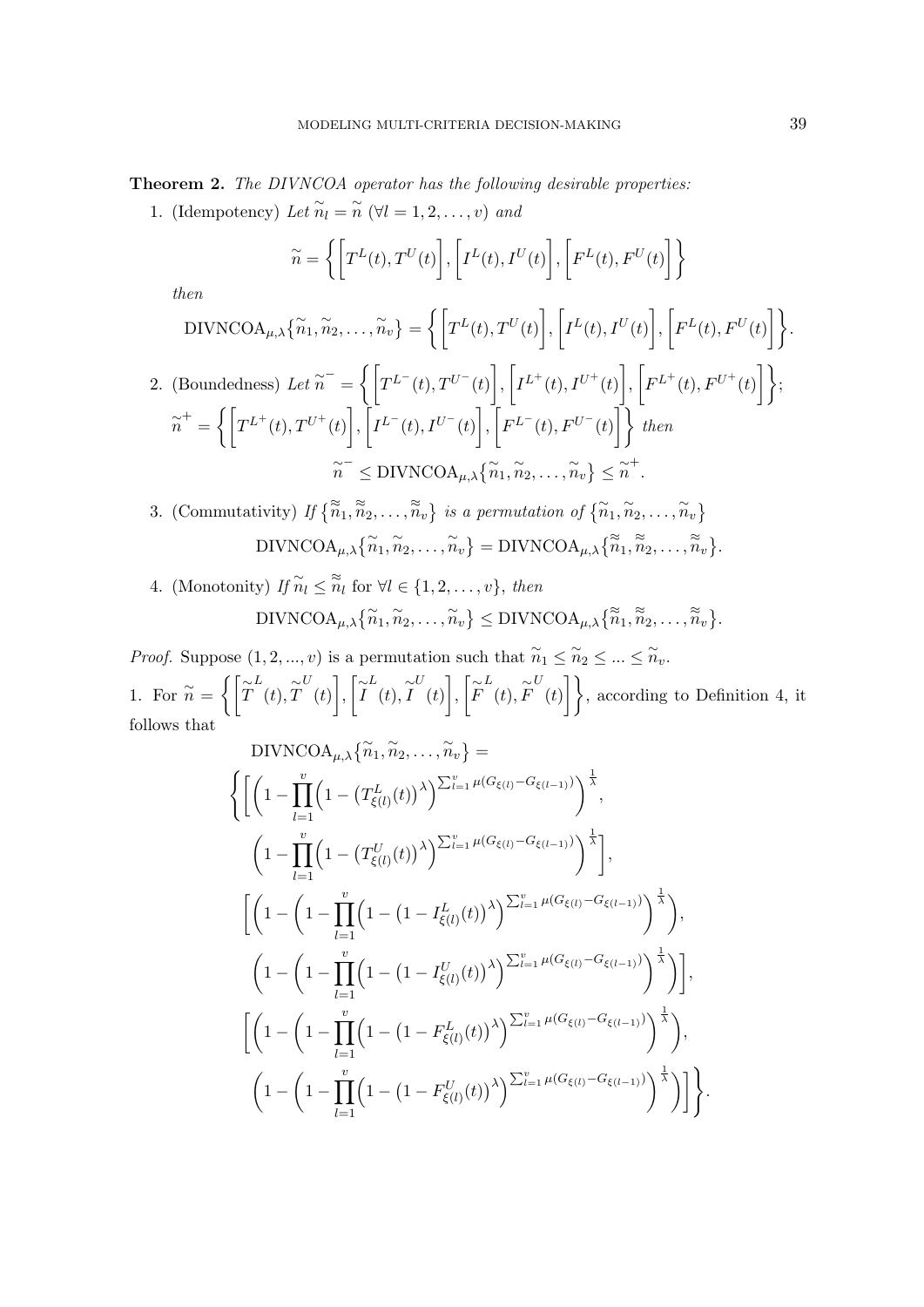Since  $\sum_{l=1}^{v} \mu(G_{\xi(l)} - G_{\xi(l-1)}) = 1$ , thus,

$$
DIVNCOA_{\mu,\lambda}\{\widetilde{n}_1,\widetilde{n}_2,\ldots,\widetilde{n}_v\} = \bigg\{\bigg[T^L(t),T^U(t)\bigg],\bigg[I^L(t),I^U(t)\bigg],\bigg[F^L(t),F^U(t)\bigg]\bigg\}.
$$

2. For any  $\widetilde{T}_l = [\widetilde{T}]$ L  $\frac{L}{l}$ ,  $\widetilde{T}$ U  $\tilde{l}_l$ ,  $\tilde{l}_l = [\tilde{l}]$ L  $\frac{L}{l}, \widetilde{I}$ U  $\begin{bmatrix} U \\ l \end{bmatrix}$  and  $\widetilde{F}_l = [\widetilde{F}]$ L  $\frac{L}{l}$  ,  $\widetilde{F}$ U  $l_l$ ],  $l = 1, 2, ..., v$ , we have

$$
\widetilde{T}^L \leq \widetilde{T}_l \leq \widetilde{T}^L; \ \widetilde{I}^L \leq \widetilde{I}_l^L \leq \widetilde{I}^L; \ \widetilde{F}^L \leq \widetilde{F}_l^L \leq \widetilde{F}^L; \n\widetilde{T}^U \leq \widetilde{T}_l \leq \widetilde{T}^U; \ \widetilde{I}^U \leq \widetilde{I}_l^U \leq \widetilde{I}^U; \ \widetilde{F}^U \leq \widetilde{F}_l^U \leq \widetilde{F}^U; \n\widetilde{T}^U \leq \widetilde{T}_l \leq \widetilde{T}^U; \ \widetilde{I}^U \leq \widetilde{I}_l^U \leq \widetilde{I}^U; \ \widetilde{F}^U \leq \widetilde{F}_l^U \leq \widetilde{F}^U.
$$

Since  $f = x^{\theta}$   $(0 < \theta < 1)$  is a monotone increasing function when  $x > 0$  and values in the DIVNCOA operator are all valued in  $[0, 1]$ , therefore,

$$
\left(1 - \left(1 - \left(\widetilde{T}_{\xi(l)}^{L^-}(t)\right)^{\lambda}\right)^{\sum_{l=1}^{v} \mu(G_{\xi(l)} - G_{\xi(l-1)})}\right)^{\frac{1}{\lambda}} + \left(1 - \left(1 - \left(\widetilde{T}_{\xi(l)}^{U^-}(t)\right)^{\lambda}\right)^{\sum_{l=1}^{v} \mu(G_{\xi(l)} - G_{\xi(l-1)})}\right)^{\frac{1}{\lambda}}
$$
\n
$$
\leq \left(1 - \prod_{l=1}^{v} \left(1 - \left(\widetilde{T}_{\xi(l)}^{L}(t)\right)^{\lambda}\right)^{\sum_{l=1}^{v} \mu(G_{\xi(l)} - G_{\xi(l-1)})}\right)^{\frac{1}{\lambda}} + \left(1 - \left(1 - \left(\widetilde{T}_{\xi(l)}^{U^-}(t)\right)^{\lambda}\right)^{\sum_{l=1}^{v} \mu(G_{\xi(l)} - G_{\xi(l-1)})}\right)^{\frac{1}{\lambda}}
$$
\n
$$
\leq \left(1 - \left(1 - \left(\widetilde{T}_{\xi(l)}^{L^+}(t)\right)^{\lambda}\right)^{\sum_{l=1}^{v} \mu(G_{\xi(l)} - G_{\xi(l-1)})}\right)^{\frac{1}{\lambda}} + \left(1 - \left(1 - \left(\widetilde{T}_{\xi(l)}^{U^+}(t)\right)^{\lambda}\right)^{\sum_{l=1}^{v} \mu(G_{\xi(l)} - G_{\xi(l-1)})}\right)^{\frac{1}{\lambda}}
$$
\n
$$
\text{Since } \sum_{l=1}^{v} \mu(G_{\xi(l)} - G_{\xi(l-1)}) = 1 \text{ the above equation is equivalent to}
$$

Since  $\sum_{l=1}^{v} \mu(G_{\xi(l)} - G_{\xi(l-1)}) = 1$ , the above equation is equivalent to

$$
\widetilde{T}^{L^{-}} + \widetilde{T}^{U^{-}}\n\leq \left(1 - \prod_{l=1}^{v} \left(1 - (\widetilde{T}_{\xi(l)}^{L}(t))^{\lambda}\right)^{\sum_{l=1}^{v} \mu(G_{\xi(l)} - G_{\xi(l-1)})}\right)^{\frac{1}{\lambda}} + \left(1 - \prod_{l=1}^{v} \left(1 - (\widetilde{T}_{\xi(l)}^{U}(t))^{\lambda}\right)^{\sum_{l=1}^{v} \mu(G_{\xi(l)} - G_{\xi(l-1)})}\right)^{\frac{1}{\lambda}}\n\leq \widetilde{T}^{L^{+}} + \widetilde{T}^{U^{+}}.
$$

Analogously, we have

$$
\widetilde{I}^{L^{-}} + \widetilde{I}^{U^{-}}\n\leq \left(1 - \left(1 - \prod_{l=1}^{v} \left(1 - \left(1 - \widetilde{I}_{\xi(l)}^{L}(t)\right)^{\lambda}\right)^{\sum_{l=1}^{v} \mu(G_{\xi(l)} - G_{\xi(l-1)})}\right)^{\frac{1}{\lambda}}\right) + \left(1 - \left(1 - \prod_{l=1}^{v} \left(1 - \left(1 - \widetilde{I}_{\xi(l)}^{U}(t)\right)^{\lambda}\right)^{\sum_{l=1}^{v} \mu(G_{\xi(l)} - G_{\xi(l-1)})}\right)^{\frac{1}{\lambda}}\right) \leq \widetilde{I}^{L^{+}} + \widetilde{I}^{U^{+}}.
$$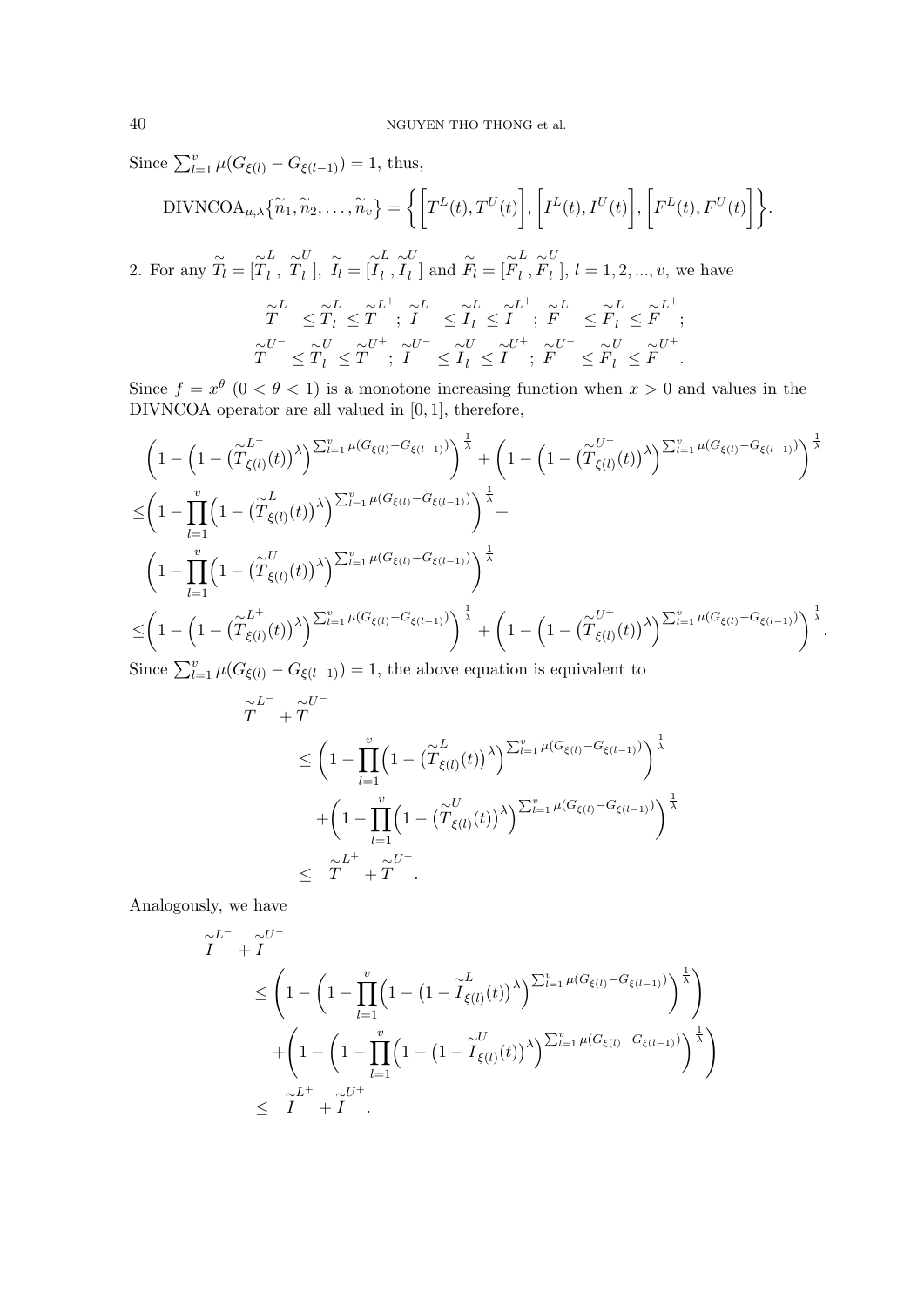and

$$
\widetilde{F}^{L^-} + \widetilde{F}^{U^-}
$$
\n
$$
\leq \left(1 - \left(1 - \prod_{l=1}^v \left(1 - \left(1 - \widetilde{F}_{\xi(l)}^L(t)\right)^{\lambda}\right)^{\sum_{l=1}^v \mu(G_{\xi(l)} - G_{\xi(l-1)})}\right)^{\frac{1}{\lambda}}\right)
$$
\n
$$
+ \left(1 - \left(1 - \prod_{l=1}^v \left(1 - \left(1 - \widetilde{F}_{\xi(l)}^U(t)\right)^{\lambda}\right)^{\sum_{l=1}^v \mu(G_{\xi(l)} - G_{\xi(l-1)})}\right)^{\frac{1}{\lambda}}\right)
$$
\n
$$
\leq \widetilde{F}^{L^+} + \widetilde{F}^{U^+}.
$$

Since  $\text{score}(\tilde{n}) \leq \text{score}(\tilde{n}) \leq \text{score}(\tilde{n}^+), \text{ thus, } \tilde{n}^- \leq \text{DIVNCOA}_{\mu,\lambda}\{\tilde{n}_1, \tilde{n}_2, \ldots, \tilde{n}_v\} \leq \tilde{n}^+.$ 

3. Suppose  $(\xi(1), \xi(2), ..., \xi(v))$  is a permutation of both  $\{\widetilde{\tilde{n}}_1, \widetilde{\tilde{n}}_2, ..., \widetilde{\tilde{n}}_v\}$  and  $\{\widetilde{n}_1, \widetilde{n}_2, ..., \widetilde{n}_v\}$ such that  $\widetilde{n}_{\xi(1)} \leq \widetilde{n}_{\xi(2)} \leq, ..., \leq \widetilde{n}_{\xi(v)}, G_{\xi(l)} = x_{\xi(1)}, x_{\xi(2)}, ..., x_{\xi(l)},$  then

$$
\text{DIVNCOA}_{\mu,\lambda}\big\{\widetilde{n}_1,\widetilde{n}_2,\ldots,\widetilde{n}_v\big\} = \text{DIVNCOA}_{\mu,\lambda}\big\{\widetilde{\widetilde{n}}_1,\widetilde{\widetilde{n}}_2,\ldots,\widetilde{\widetilde{n}}_v\big\} = \bigoplus_{l=1}^v \bigg(\big(\mu(G_{\xi(l)}) - \mu(G_{\xi(l-1)})\widetilde{n}_{\xi(l)}\big)\bigg).
$$

4. It is easily observed from Theorem 1.

Theorem 2 is proved.

## 4. APPLICATION IN DMCDM UNDER DYNAMIC INTERVAL VALUED NEUTROSOPHIC ENVIRONMENT

The operators have been blueimplemented for the DMCDM problem to illustrate its potential application. blueExtending from the existing DMCDM methods on dynamic interval valued neutrosophic environment, herein the interaction relationship among attributes is considered. It is to remind that the characteristics of the alternatives are represented by DIVNEs. In this case, the correctness of a DMCDM problem is verified based on new Choquet aggregation operators and its practicality is considered.

### 4.1. Approaches based on the DIVNCOA operator for DMCDM

Assume  $A = \{A_1, A_2, \ldots, A_v\}$  and  $C = \{C_1, C_2, \ldots, C_n\}$  and  $D = \{D_1, D_2, \ldots, D_h\}$  are sets of alternatives, attributes, and decision makers. For a decision maker  $D_q$ ,  $q = 1, 2, \ldots, h$ the evaluation characteristic of an alternative  $A_m$ ,  $m = 1, 2, \ldots, v$ , on an attribute  $C_p$ ,  $p =$  $1, 2, \ldots, n$ , in time sequence  $t = \{t_1, t_2, \ldots, t_k\}$  is represented by a decision matrix  $D^q(t_l) =$  $\left(d_{mp}^{q}(t)\right)_{v\times n}, l = 1, 2, \ldots, k$ , where  $d_{mp}^{q}(t) = \left\langle x_{d}^{q}\right\rangle$  $\left\{ \frac{q}{d_{mp}}(t),\left( T^{q}(d_{mp},t),I^{q}(d_{mp},t),F^{q}(d_{mp},t)\right) \right\} ,$  $t = \{t_1, t_2, \ldots, t_k\}$  taken by DIVNSs evaluated by decision maker  $D_q$ .

Step 1. Reorder the decision matrix.

With respect to attributes  $C = \{C_1, C_2, \ldots, C_n\}$ , reorder DIVNEs  $d_{mp}^q$  of  $A = \{A_1, A_2, \ldots, A_n\}$  $A_v$  rated by decision makers  $D = \{D_1, D_2, \ldots, D_h\}$  from smallest to largest, according to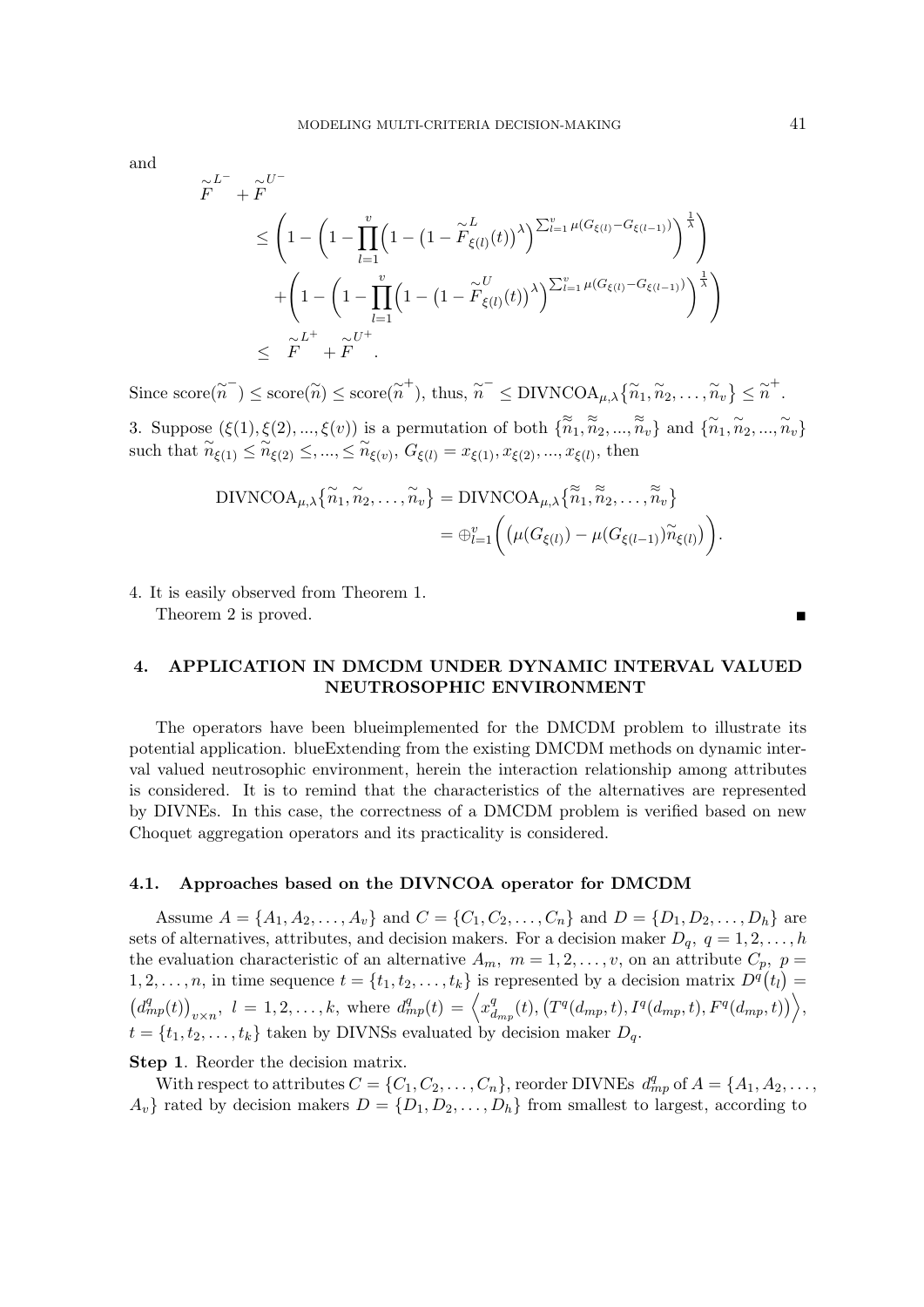their score function values calculated by Equation (9)

score(
$$
\tilde{n}
$$
) =  $\frac{1}{h} \times \frac{1}{k} \sum_{r}^{h} \omega_r \times \sum_{l=1}^{k} w_l \times \left( \left( \frac{T^L(t_l) + T^U(t_l)}{2} + \left( 1 - \frac{I^L(t_l) + I^U(t_l)}{2} \right) + \left( 1 - \frac{F^L(t_l) + F^U(t_l)}{2} \right) \right) / 3 \right),$ 

the reorder sequence for  $A_m$ ,  $m = 1, \ldots, v$ , is  $(\xi(1), \xi(2), \ldots, \xi(v)).$ 

Step 2. Calculate fuzzy measures of *n* attributes.

Use the formula measurement stated in the Equation (3) to calculate the fuzzy measure of C, where the interaction among all attributes is taken into account.

Step 3. Aggregate decision information by the DIVNCOA operator and score values for alternatives.

Aggregate DIVNEs of  $A_m$ ,  $m = 1, \ldots, v$ , stated in Equation (8), with consideration of all attributes  $C = \{C_1, C_2, \ldots, C_n\}$  as proved by theorem, the average values obtained by the DIVNCOA operator are also DIVNEs; and score values for alternatives calculated by (9).

Step 4. Place all alternatives in order.

Rank all alternatives by selecting the best fit by their score function values between  $A_m$ ,  $m = 1, \ldots, v$ , described in Equation (9).

### 4.2. Practical application

This section presents an application of the new method proposed in previous sections, particularly it is used to evaluate the performance of lecturers in a Vietnamese university, ULIS-VNU. This problem is DMCDM problem, that includes five alternatives present to five lecturers  $A_1, \ldots, A_5$ , and three decision makers  $D_1, \ldots, D_3$ , each lecturer's performance is estimated by six criteria: The total of publications, the teaching student evaluations, the personality characteristics, the professional society, teaching experience and the fluency of foreign language, are symbolized as,  $(C_1), (C_2), (C_3), (C_4), (C_5), (C_6)$  respectively.

The set of linguistic label  $S = \{ \text{VeGo}, \text{Go}, \text{Me}, \text{Po}, \text{VePo} \}$  in  $t = \{t_1, t_2, t_3\}$  is

 $VeGo = VeryGood = ([0.6, 0.7], [0.2, 0.3], [0.2, 0.3]),$ 

 $Go = Good = ([0.5, 0.6], [0.4, 0.5], [0.3, 0.4]),$ 

 $Me = Medium = ([0.3, 0.5], [0.4, 0.6], [0.4, 0.5]),$ 

 $Po = Poor = ([0.2, 0.3], [0.5, 0.6], [0.6, 0.7]),$ 

 $VePo = VeryPoor = ([0.1, 0.2], [0.6, 0.7], [0.7, 0.8]).$ 

And Table 1 presents rating of decision makers to lecturers by criteria at three periods.

Step 1. Using Equation (9) to calculate score function values. Values shown in Table 2.

According to score function between criteria and alternatives, the reordered decision is given by Table 3.

Step 2. First, if all inter-related attributes from the fuzzy measures are given as follows:  $\mu(C_1) = 0.2, \mu(C_2) = 0.42, \mu(C_3) = 0.22, \mu(C_4) = 0.3, \mu(C_5) = 0.1, \mu(C_6) = 0.15$ , According to Equation (3), the value of  $\lambda$  is obtained  $\lambda = -0.60$ . Thus, we have: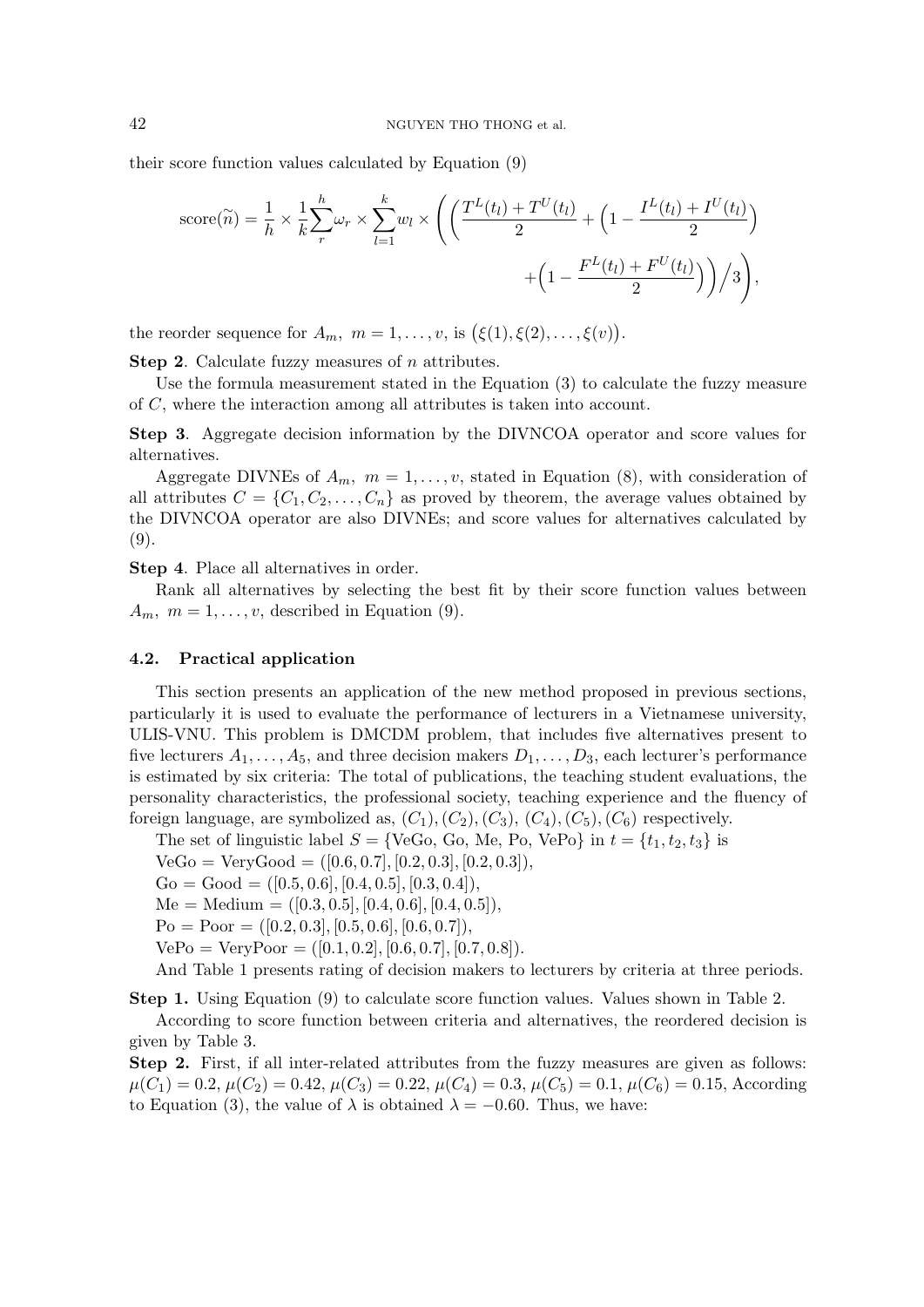|                 |         | <b>Decision makers</b> |                |                  |              |                  |                  |                  |                  |       |
|-----------------|---------|------------------------|----------------|------------------|--------------|------------------|------------------|------------------|------------------|-------|
| Criteria        | Lec     | $t_1$                  |                |                  | $t_2\,$      |                  |                  | $t_3$            |                  |       |
|                 |         | $D_1$                  | $D_2$          | $\overline{D}_3$ | $D_1$        | $\overline{D}_2$ | $\overline{D}_3$ | $\overline{D_1}$ | $\overline{D}_2$ | $D_3$ |
|                 | $A_1$   | Me                     | Go             | Go               | Go           | Go               | Go               | Go               | VeGo             | Go    |
|                 | $A_2$   | Go                     | Go             | VeGo             | VeGo         | Go               | VeGo             | VeGo             | Go               | VeGo  |
| $C_1$           | $A_3$   | Me                     | Go             | Go               | Go           | Go               | Go               | Go               | Go               | VeGo  |
|                 | $A_4$   | Go                     | Me             | Go               | Go           | Go               | Go               | Go               | Go               | Go    |
|                 | $A_5$   | Me                     | Go             | Me               | Go           | Go               | Me               | Go               | Go               | Go    |
|                 | $A_1$   | Go                     | Go             | Go               | VeGo         | Go               | Go               | Go               | Go               | Go    |
|                 | $A_2$   | VeGo                   | Go             | VeGo             | Me           | Go               | Go               | VeGo             | Go               | Go    |
| $C_2$           | $A_3$   | VeGo                   | Go             | Go               | Go           | Me               | Go               | Go               | Me               | Go    |
|                 | $A_4$   | Go                     | Go             | Go               | Go           | VeGo             | Go               | Go               | Go               | VeGo  |
|                 | $A_5$   | VeGo                   | Go             | Go               | Go           | VeGo             | Go               | Go               | Go               | Me    |
|                 | $A_1$   | VeGo                   | VeGo           | Go               | Go           | VeGo             | Go               | Go               | Me               | Go    |
|                 | $A_2$   | Go                     | VeGo           | Go               | VeGo         | Go               | VeGo             | Go               | Go               | VeGo  |
| $C_3$           | $A_3$   | Go                     | VeGo           | VeGo             | Go           | Go               | Go               | Go               | VeGo             | Go    |
|                 | $A_4$   | Go                     | Go             | Go               | VeGo         | Go               | Go               | VeGo             | Go               | Go    |
|                 | $A_5$   | VeGo                   | Go             | Go               | Go           | VeGo             | Go               | Go               | Go               | Go    |
|                 | $A_1$   | Me                     | Go             | Me               | Go           | Go               | Me               | Me               | Go               | Me    |
|                 | $A_2$   | $_{\rm Go}$            | Me             | Go               | Go           | Me               | Go               | Go               | Me               | Go    |
| $C_4$           | $A_3$   | Go                     | Go             | Go               | Go           | Go               | Me               | Go               | Go               | VeGo  |
|                 | $A_4$   | Me                     | P <sub>o</sub> | Me               | Go           | Me               | Me               | Go               | Go               | Me    |
|                 | $A_5$   | Me                     | Me             | P <sub>O</sub>   | Me           | Me               | Me               | Me               | Go               | Me    |
|                 | $A_1$   | Me                     | Go             | Me               | Me           | Go               | Go               | Go               | Me               | Go    |
|                 | $A_2$   | Go                     | VeGo           | Go               | ${\rm VeGo}$ | Go               | Go               | Go               | VeGo             | Go    |
| $\mathcal{C}_5$ | $A_3$   | Go                     | Go             | Me               | Go           | Go               | Go               | Go               | VeGo             | Go    |
|                 | $A_4$   | VeGo                   | Go             | Go               | VeGo         | Go               | Go               | VeGo             | Go               | Go    |
|                 | $A_5\,$ | Go                     | Go             | Go               | Go           | Go               | Go               | Go               | VeGo             | Go    |
|                 | $A_1$   | VeGo                   | Go             | Go               | <b>VeGo</b>  | Go               | VeGo             | VeGo             | Go               | VeGo  |
|                 | $A_2$   | Go                     | Go             | Go               | Go           | VeGo             | Go               | Go               | $\rm Go$         | VeGo  |
| $C_6$           | $A_3$   | VeGo                   | Go             | VeGo             | VeGo         | Go               | VeGo             | VeGo             | Go               | VeGo  |
|                 | $A_4\,$ | Go                     | VeGo           | Go               | Go           | VeGo             | Go               | Go               | Go               | Go    |
|                 | $A_5$   | Go                     | Go             | Go               | $\rm VeGo$   | Go               | Go               | Go               | VeGo             | Go    |

Table 1. Rating of decision makers for criteria to lecturers

 $\mu(C_1, C_2) = 0.5696,$  $\mu(C_1, C_2, C_3) = 0.7144,$ 

 $\mu(C_1, C_2, C_3, C_4) = 0.8858,$ 

 $\mu(C_1, C_2, C_3, C_4, C_5) = 0.9327,$ 

 $\mu(C_1, C_2, C_3, C_4, C_5, C_6) = 1.$ 

And  $\mu_{\xi(1)} = 0.2$ ,  $\mu_{\xi(2)} = 0.3696$ ,  $\mu_{\xi(3)} = 0.1448$ ,  $\mu_{\xi(4)} = 0.1714$ ,  $\mu_{\xi(5)} = 0.0469$ ,  $\mu_{\xi(6)} = 0.0673.$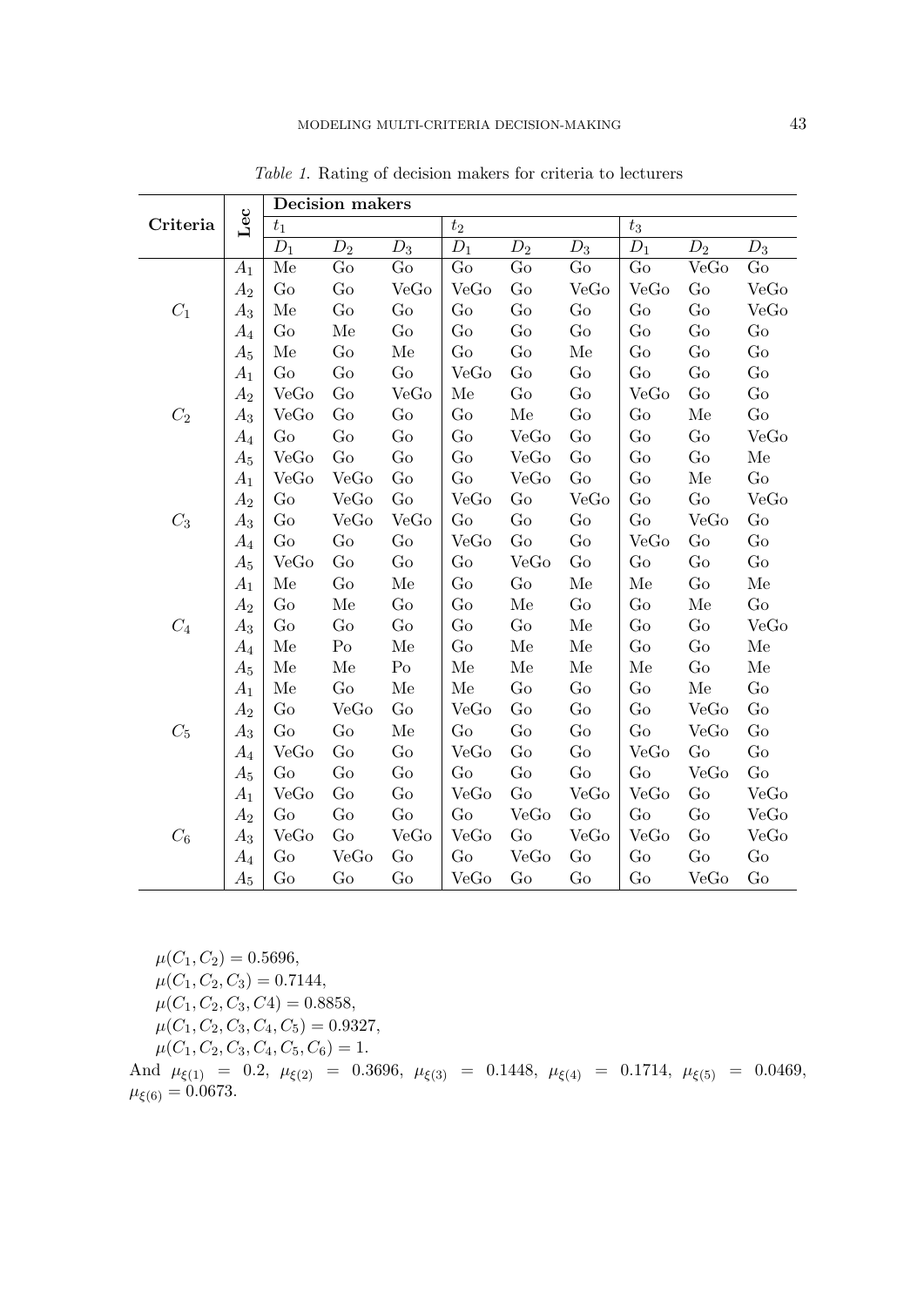## 44 NGUYEN THO THONG et al.

| $A \ C \ C_1 \ C_2 \ C_3 \ C_4 \ C_5 \ C_6$ |  |  |  |
|---------------------------------------------|--|--|--|
| $A_1$   0.587 0.598 0.617 0.527 0.54 0.657  |  |  |  |
| $A_2$   0.657 0.617 0.657 0.55 0.628 0.613  |  |  |  |
| $A_3$   0.587 0.576 0.628 0.587 0.587 0.672 |  |  |  |
| $A_4$   0.572 0.613 0.613 0.502 0.628 0.613 |  |  |  |
| $A_5$   0.55 0.602 0.613 0.479 0.598 0.613  |  |  |  |

Table 2. The Score for Lecturers - Criterias

|  |  | <i>Table 3.</i> The recordered decision |  |
|--|--|-----------------------------------------|--|
|--|--|-----------------------------------------|--|

|                 |                    | Decision makers |                  |                |       |                  |                  |                                          |       |       |
|-----------------|--------------------|-----------------|------------------|----------------|-------|------------------|------------------|------------------------------------------|-------|-------|
| Criteria        | $\rm{Lec}$         | $t_{\rm 1}$     |                  |                | $t_2$ |                  |                  | $t_{3}% \sqrt{t_{1}}\left( x_{1}\right)$ |       |       |
|                 |                    | $D_1$           | $\overline{D}_2$ | $D_3$          | $D_1$ | $\overline{D}_2$ | $\overline{D}_3$ | $D_1$                                    | $D_2$ | $D_3$ |
|                 | $A_1$              | Me              | Go               | Me             | Go    | Go               | Me               | Me                                       | Go    | Me    |
|                 | $A_2$              | Go              | Me               | Go             | Go    | Me               | Go               | Go                                       | Me    | Go    |
| $C_1$           | $A_3$              | VeGo            | Go               | Go             | Go    | Me               | Go               | Go                                       | Me    | Go    |
|                 | $A_4\,$            | Me              | P <sub>O</sub>   | Me             | Go    | Me               | Me               | Go                                       | Go    | Me    |
|                 | $A_5$              | Me              | Me               | P <sub>O</sub> | Me    | Me               | Me               | Me                                       | Go    | Me    |
|                 | $\mathcal{A}_1$    | Me              | Go               | Me             | Me    | Go               | Go               | Go                                       | Me    | Go    |
|                 | $A_2$              | Go              | Go               | Go             | Go    | VeGo             | Go               | Go                                       | Go    | VeGo  |
| $C_2$           | $\scriptstyle A_3$ | Me              | Go               | Go             | Go    | Go               | Go               | Go                                       | Go    | VeGo  |
|                 | $A_4$              | Go              | Me               | Go             | Go    | Go               | Go               | Go                                       | Go    | Go    |
|                 | $A_5$              | Me              | Go               | Me             | Go    | Go               | Me               | Go                                       | Go    | Go    |
|                 | $A_1$              | Me              | Go               | Go             | Go    | Go               | Go               | Go                                       | VeGo  | Go    |
|                 | $A_2$              | VeGo            | Go               | VeGo           | Me    | Go               | Go               | VeGo                                     | Go    | Go    |
| $C_3$           | $A_3$              | Go              | Go               | Go             | Go    | Go               | Me               | Go                                       | Go    | VeGo  |
|                 | $A_4$              | Go              | Go               | Go             | Go    | VeGo             | Go               | Go                                       | Go    | VeGo  |
|                 | $A_5$              | Go              | Go               | Go             | Go    | Go               | Go               | Go                                       | VeGo  | Go    |
|                 | $A_1$              | Go              | Go               | Go             | VeGo  | Go               | Go               | Go                                       | Go    | Go    |
|                 | $A_2$              | Go              | VeGo             | Go             | VeGo  | Go               | Go               | Go                                       | VeGo  | Go    |
| $\mathcal{C}_4$ | $A_3$              | Go              | Go               | Me             | Go    | Go               | Go               | Go                                       | VeGo  | Go    |
|                 | $A_4\,$            | Go              | Go               | Go             | VeGo  | Go               | Go               | VeGo                                     | Go    | Go    |
|                 | $A_5$              | VeGo            | Go               | Go             | Go    | VeGo             | Go               | Go                                       | Go    | Me    |
|                 | $A_1$              | VeGo            | VeGo             | Go             | Go    | VeGo             | Go               | Go                                       | Me    | Go    |
|                 | $A_2$              | Go              | Go               | VeGo           | VeGo  | Go               | VeGo             | VeGo                                     | Go    | VeGo  |
| $C_5$           | $A_3$              | Go              | VeGo             | VeGo           | Go    | Go               | Go               | Go                                       | VeGo  | Go    |
|                 | $A_4$              | Go              | VeGo             | Go             | Go    | VeGo             | Go               | Go                                       | Go    | Go    |
|                 | $A_5$              | VeGo            | Go               | Go             | Go    | VeGo             | Go               | Go                                       | Go    | Go    |
|                 | $A_1$              | VeGo            | Go               | Go             | VeGo  | Go               | VeGo             | VeGo                                     | Go    | VeGo  |
|                 | $A_2$              | Go              | VeGo             | Go             | VeGo  | Go               | VeGo             | Go                                       | Go    | VeGo  |
| $C_6$           | $A_3$              | VeGo            | Go               | VeGo           | VeGo  | Go               | VeGo             | VeGo                                     | Go    | VeGo  |
|                 | $A_4$              | VeGo            | Go               | Go             | VeGo  | Go               | Go               | VeGo                                     | Go    | Go    |
|                 | $A_5\,$            | Go              | Go               | Go             | VeGo  | Go               | Go               | Go                                       | VeGo  | Go    |

 $\overline{a}$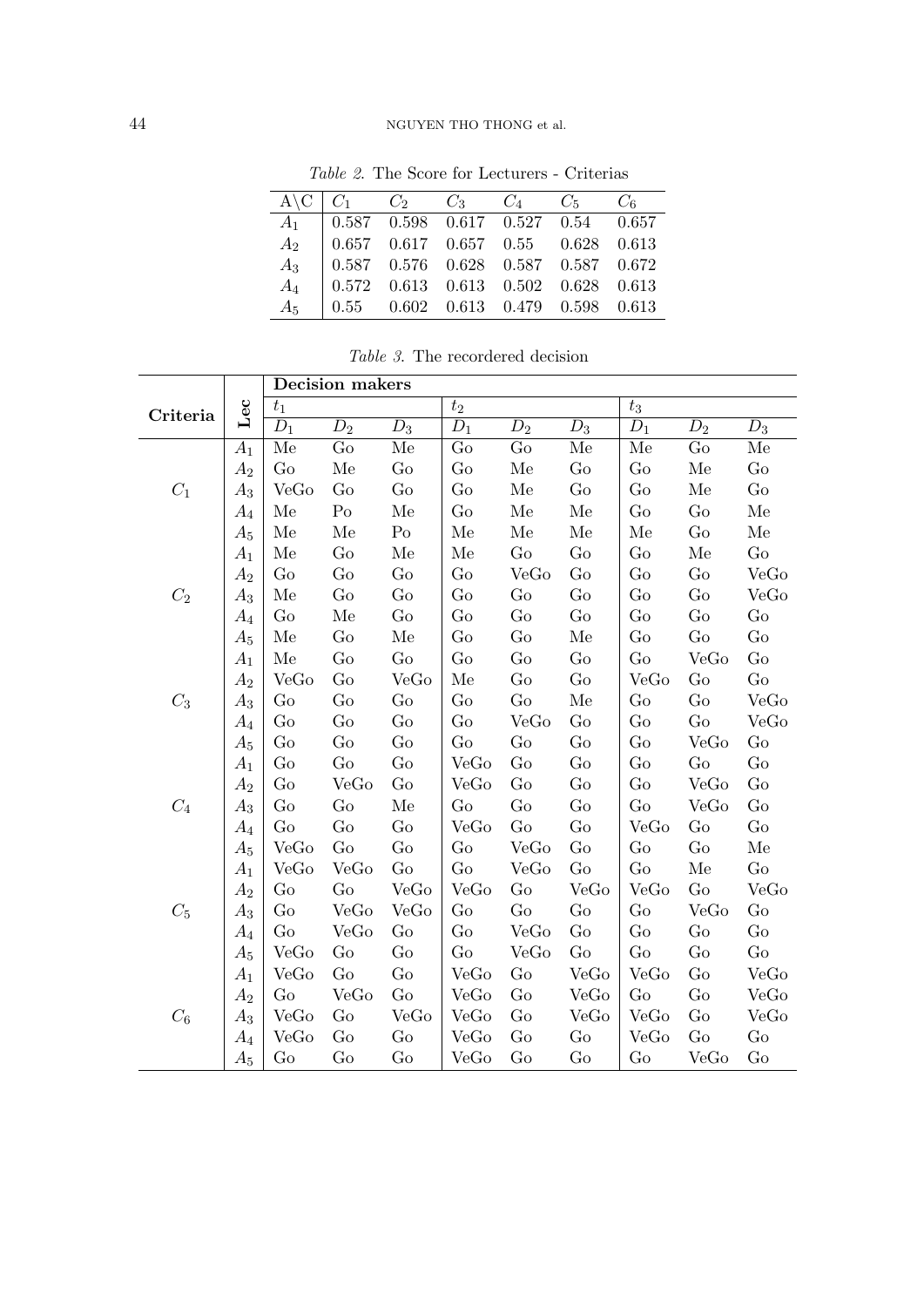**Step 3.** With  $\lambda = 1$ , we have following score values of lecturers depicted in Table 4.

| Lecturers | Proposed Method Ranking |    |
|-----------|-------------------------|----|
| A1        | 0.999998824             |    |
| А,        | 0.999999293             |    |
| $A_3$     | 0.999999262             | '2 |
| $A_4$     | 0.99999895              | З  |
| А5        | 0.999998584             |    |

Table 4. The Scores of Lecturers

**Step 4.** From the values in Table 4, we have the ranking of lecturers as  $A_2 \succ A_3 \succ A_4 \succ$  $A_1 \succ A_5$ .

Compare proposed method with TOPSIS method [11], it is able to demonstrate the advantages and to show the proposed method's application. Table 5 shows that the hierarchical order of the five lectures by TOPSIS method is  $A_2 \succ A_3 \succ A_4 \succ A_1 \succ A_5$  then  $A_2$  is the best lecturer. The result is identical to our method. This means that the method in simplest form can handle DMCDM problem. Moreover, it is more flexible than the method introduced by Thong et al. [11] because the new method considers the inter-dependence among criteria or preference.

|         | Lecturers TOPSIS method Ranking |  |
|---------|---------------------------------|--|
| $A_1$   | 0.339                           |  |
| $A_2\,$ | 0.367                           |  |
| $A_3\,$ | 0.351                           |  |
| A4      | 0.345                           |  |
| Α5      | 0.338                           |  |

Table 5. Closeness coefficient

### 5. CONCLUSIONS

This paper introduced a new modification of Choquet aggregation operator under the Dynamic inteval valued neutrosophic environment in which the interdependency between criteria are observed and two score function have also been defined for DIVNSs. Furthermore, we have presented a new decision making method based on proposed theories and have tested its potential application by evaluating lecturers' performance in the ULIS-VNU. The testing result shows the efficiency of decision making model using new proposal measures for dynamic decision-making problem under dynamic neutrosophic environment constrained by time.

### ACKNOWLEDGMENT

This research is funded by Vietnam National Foundation for Science and Technology Development (NAFOSTED) under grant number 102.05-2018.02.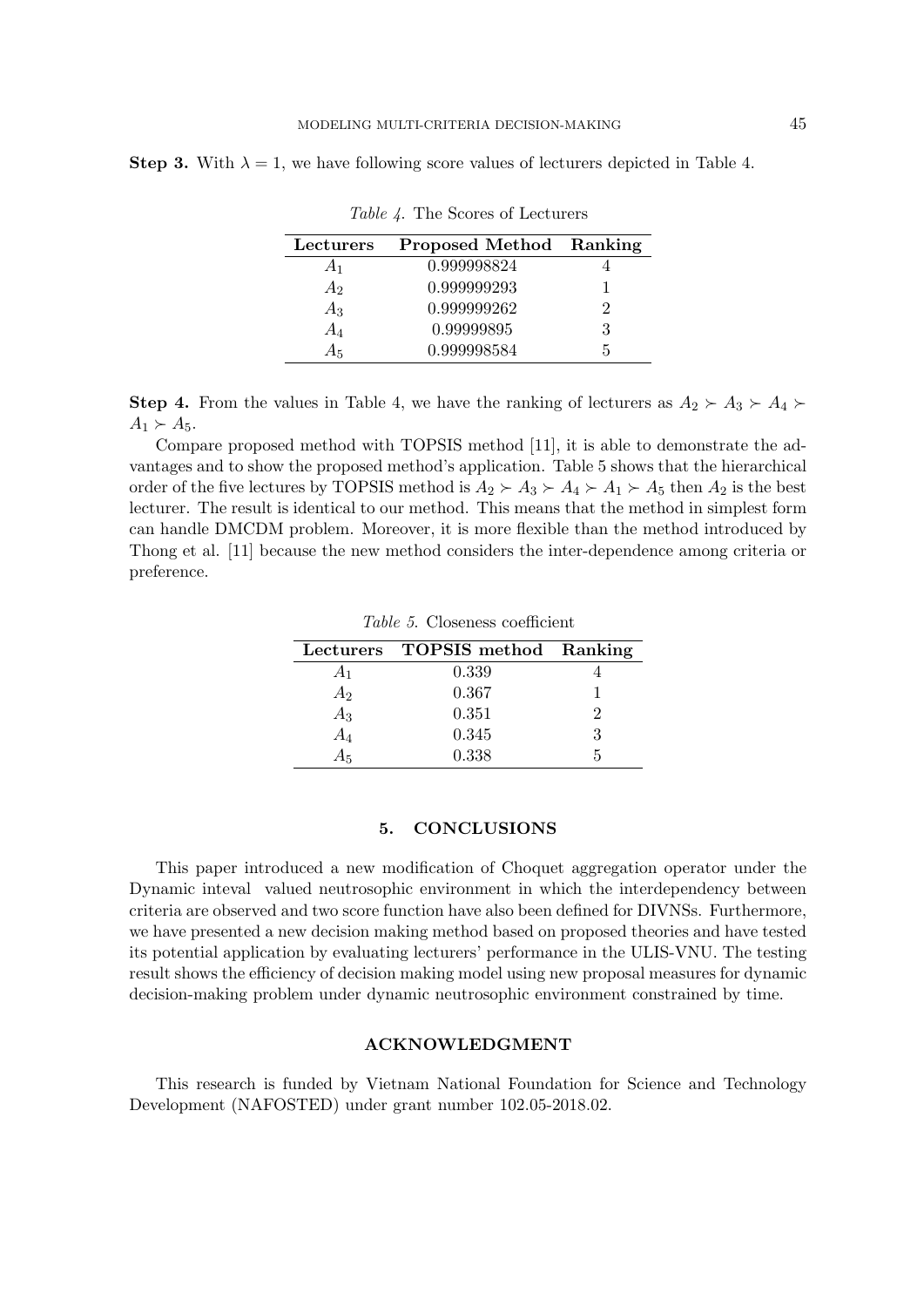#### 46 NGUYEN THO THONG et al.

#### REFERENCES

- [1] M. Abdel-Basset, A. Gamal, G. Manogaran, H. V. Long, "A novel group decision making model based on neutrosophic sets for heart disease diagnosis," Multimedia Tools and Applications, 2019. https://doi.org/10.1007/s11042-019-07742-7
- <span id="page-13-0"></span>[2] Z. Aiwu, D. Jianguo, G. Hongjun, "Interval valued neutrosophic sets and multi - attribute decision - making based on generalized weighted aggregation operator," Journal of Intelligent & Fuzzy Systems, vol. 29, no. 6, pp. 2697–2706, 2015.
- <span id="page-13-7"></span>[3] G. Choquet, "Theory of capacities," Annales de l'Institut Fourier, vol. 5, pp. 131–295, 1954.  $Doi = 10.5802/aif.53$
- [4] L.Q. Dat, N.T. Thong, M. Ali, F. Smarandache, M. Abdel-Basset, H.V. Long, "Linguistic approaches to interval complex neutrosophic sets in decision making," IEEE Access, vol. 7, pp. 38902–38917, 2019.
- <span id="page-13-1"></span>[5] C. Fan, E. Fan, J. Ye, "The cosine measure of single-valued neutrosophic multisets for multiple attribute decision-making," Symmetry, vol. 10, no. 5, pp. 154, 2018. Doi.org/10.3390/sym10050154
- <span id="page-13-6"></span>[6] L. Galand, J. Lesca, P. Perny, "Dominance rules for the Choquet integral in multiobjective dynamic programming," IJCAI 2013, Proceedings of the 23rd International Joint Conference on Arti cial Intelligence, Beijing, China, August 3–9, 2013.
- <span id="page-13-3"></span>[7] H. Garg, "Hesitant Pythagorean fuzzy sets and their aggregation operators in multiple attribute decision-making," International Journal for Uncertainty Quantification, vol. 8, no. 3, 2018.
- <span id="page-13-4"></span>[8] M. Grabisch, C. Labreuche, "A decade of application of the Choquet and Sugeno integrals in multi-criteria decision aid," Annals of Operations Research, vol. 175, no. 1, pp. 247–286, 2010.
- <span id="page-13-5"></span>[9] M. Grabisch, J.L. Marichal, R. Mesiar, E. Pap. Aggregation Functions, (vol. 127), Cambridge University Press, 2009.
- [10] P. Liu, X. Liu, "The neutrosophic number generalized weighted power averaging operator and its application in multiple attribute group decision making," International Journal of Machine Learning and Cybernetics, vol. 9, no. 2, pp. 347–358, 2018.
- <span id="page-13-2"></span>[11] F. Modave, D. Dubois, M. Grabisch, H. Prade, "A Choquet integral representation in multicriteria decision making," AAAI Technical Report FS-97-04.
- [12] S. Pramanik, S. Dalapati, T. K. Roy, "Neutrosophic multi-attribute group decision making strategy for logistics center location selection," Neutrosophic Operational Research, vol. 3, pp. 13–32, 2018.
- [13] K. Sinha, P. Majumdar, "An approach to similarity measure between neutrosophic soft sets," Neutrosophic Sets & Systems, vol. 30, pp. 182–190, 2019.
- [14] F. Smarandache, A Unifying Field In Logics: Neutrosophic Logic. Neutrosophy, Neutrosophic Set, Neutrosophic Probability: Neutrosophic Logic: Neutrosophy, Neutrosophic Set, Neutrosophic Probability. Infinite Study, American Research Press Rehoboth, Ed. 2003.
- <span id="page-13-8"></span>[15] M. Sugeno, "Theory of fuzzy integrals and its applications," Doct. Thesis, Tokyo Institute of Technology, 1974.